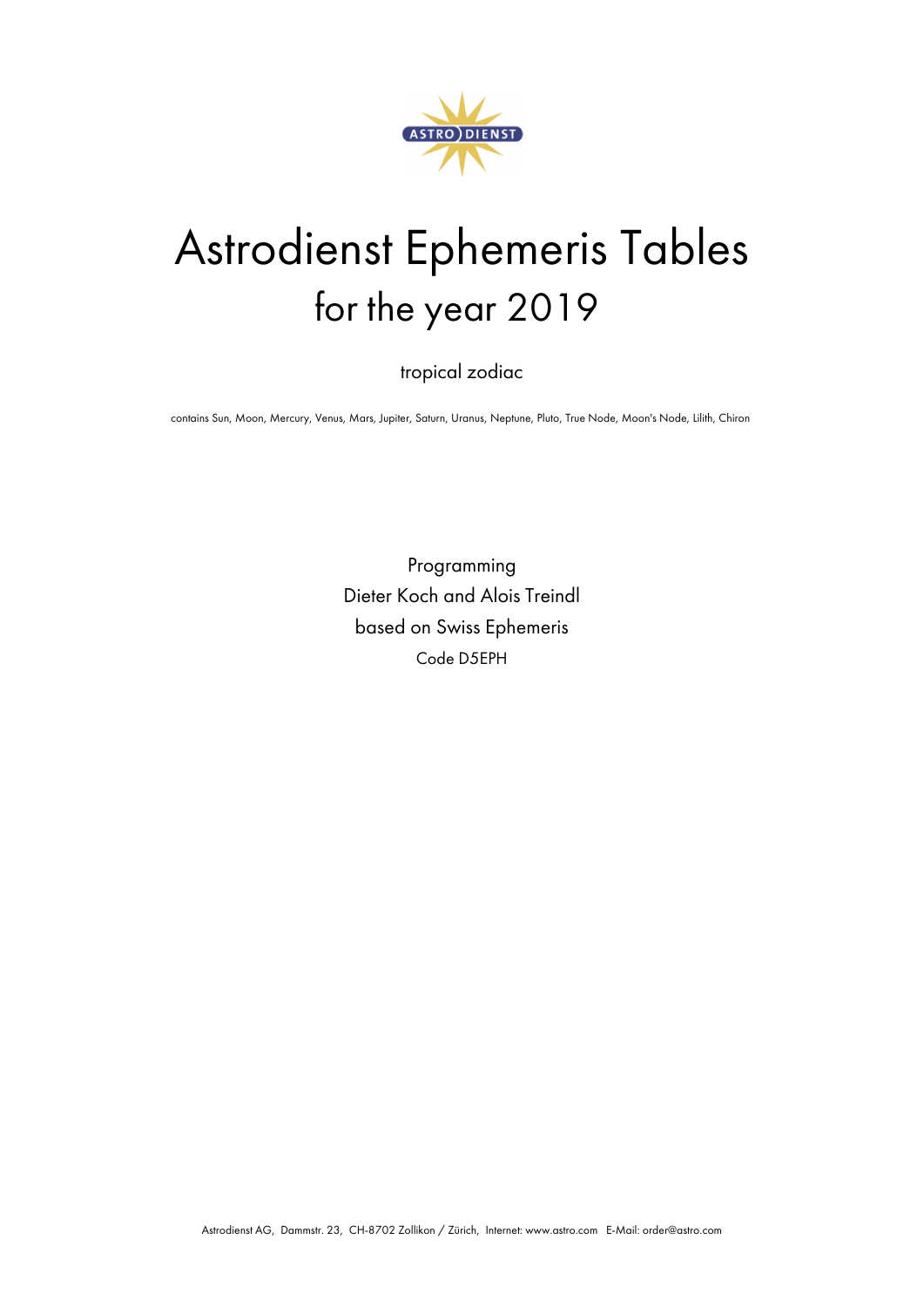|                                                                          | JANUARY 2019                                                                                     |                                                                                                |                                                                              |                                                                                     |                                                                                                      |                                                                                            |                                                                               |                                                                               |                                                             |                                                                               |                                                                                                                   |                                                                                                            |                                                                                                 |                                                                           | 00:00 UT                                                               |                                                                           |
|--------------------------------------------------------------------------|--------------------------------------------------------------------------------------------------|------------------------------------------------------------------------------------------------|------------------------------------------------------------------------------|-------------------------------------------------------------------------------------|------------------------------------------------------------------------------------------------------|--------------------------------------------------------------------------------------------|-------------------------------------------------------------------------------|-------------------------------------------------------------------------------|-------------------------------------------------------------|-------------------------------------------------------------------------------|-------------------------------------------------------------------------------------------------------------------|------------------------------------------------------------------------------------------------------------|-------------------------------------------------------------------------------------------------|---------------------------------------------------------------------------|------------------------------------------------------------------------|---------------------------------------------------------------------------|
| Day                                                                      | Sid.t                                                                                            | $\overline{\odot}$                                                                             | ك                                                                            | ¥                                                                                   | $\overline{Q}$                                                                                       | ♂                                                                                          | $\overline{4}$                                                                | ħ                                                                             | )†्र                                                        | $\overline{4}$                                                                | P                                                                                                                 | $\overline{\mathcal{S}}$                                                                                   | Ω                                                                                               | Ç                                                                         | Š                                                                      | Day                                                                       |
| T <sub>1</sub><br>W 2<br>$\overline{3}$<br>T                             | 64126<br>6 45 22<br>64919                                                                        | 10815'24<br>$11^{\circ}16'34$<br>12°17'45                                                      | 12m22<br>25°15<br>7,753                                                      | $23 \times 51$<br>25°19<br>$26^{\circ}48$                                           | 23M30<br>24°29<br>25°28                                                                              | 29 <sub>H56</sub><br>$0\gamma$ 36<br>1°17                                                  | $11\overline{5}46$<br>11°59<br>12°11                                          | $11\overline{6}23$<br>11°30<br>11°37                                          | 28°R37<br>28Y37<br>28°36                                    | $14H$ 5<br>$14^{\circ}$ 6<br>$14^{\circ}$ 7                                   | $20 = 36$<br>20°38<br>20°40                                                                                       | 26°R52<br>269550<br>$26^{\circ}48$                                                                         | 27534<br>27°31<br>27°28                                                                         | $16 \approx 22$<br>16°28<br>16°35                                         | 28H<br>8<br>$28^{\circ}$<br>9<br>28°11                                 | T <sub>1</sub><br>W 2<br>T <sub>3</sub>                                   |
| $\overline{4}$<br>F<br>5<br>S                                            | 6 5 3 1 5<br>6 57 12                                                                             | 13°18'55<br>14°20'06                                                                           | 20°20<br>2535                                                                | 28°17<br>29°46                                                                      | $26^{\circ}28$<br>27°29                                                                              | 1°57<br>2°38                                                                               | 12°24<br>12°36                                                                | 11°44<br>11°51                                                                | 28°36<br>28°36                                              | $14^{\circ}$ 9<br>$14^{\circ}10$                                              | 20°42<br>20°44                                                                                                    | $26^{\circ}46$<br>$26^{\circ}44$                                                                           | 27°25<br>27°21                                                                                  | 16°42<br>$16^{\circ}48$                                                   | 28°12<br>28°13                                                         | $\overline{4}$<br>F<br>S<br>$\overline{5}$                                |
| S<br>-6<br>M 7<br>8<br>T.<br>W 9                                         | 8<br>-1<br>5<br>7<br>5<br>-9<br>2<br>7<br>7 12 58                                                | 15°21'17<br>16°22'28<br>17°23'39<br>18°24'49                                                   | $14^{\circ}41$<br>26°39<br>$8 \approx 31$<br>$20^{\circ}19$                  | 1516<br>2°47<br>$4^{\circ}18$<br>5°49                                               | 28°30<br>29°31<br>$0 \times 33$<br>1°35                                                              | 3°18<br>3°58<br>4°39<br>$5^{\circ}19$                                                      | 12°49<br>$13^{\circ}$ 1<br>13°13<br>13°25                                     | 11°58<br>$12^{\circ}$ 5<br>12°12<br>12°19                                     | 28°36<br>28°D36<br>28°36<br>28°36                           | $14^{\circ}11$<br>$14^{\circ}13$<br>$14^{\circ}14$<br>$14^{\circ}16$          | 20°46<br>20°48<br>20°50<br>20°52                                                                                  | $26^{\circ}43$<br>$26^{\circ}D43$<br>$26^{\circ}43$<br>$26^{\circ}44$                                      | 27°18<br>27°15<br>27°12<br>$27^\circ$ 9                                                         | 16°55<br>$17^\circ$ 2<br>$17^\circ$ 8<br>17°15                            | 28°15<br>28°16<br>28°18<br>28°20                                       | S <sub>6</sub><br>M 7<br>T <sub>8</sub><br>W 9                            |
| T <sub>10</sub><br>F <sub>11</sub><br>S 12                               | 7 16 55<br>7 20 51<br>7 24 48                                                                    | 19°25'59<br>20°27'09<br>21°28'18                                                               | $2H_6$<br>13°55<br>25°51                                                     | 7°21<br>8°53<br>10°26                                                               | 2°37<br>3°40<br>4°43                                                                                 | $6^\circ$ 0<br>6°41<br>7°21                                                                | 13°37<br>13°50<br>$14^{\circ}$ 2                                              | 12°26<br>12°33<br>12°40                                                       | 28°36<br>28°36<br>28°37                                     | $14^{\circ}17$<br>$14^{\circ}19$<br>14°20                                     | 20°54<br>20°56<br>20°58                                                                                           | $26^{\circ}45$<br>$26^{\circ}45$<br>$26^{\circ}46$                                                         | $27^\circ$ 5<br>$27^\circ$ 2<br>26°59                                                           | 17°22<br>17°28<br>17°35                                                   | 28°21<br>28°23<br>28°25                                                | T 10<br>F 11<br>S 12                                                      |
| S 13<br>M14<br>T <sub>15</sub><br>W16<br>T <sub>17</sub><br>F 18<br>S 19 | 7 28 44<br>7 3 2 4 1<br>7 3 6 3 7<br>74034<br>74431<br>74827<br>7 52 24                          | 22°29'26<br>23°30'34<br>24°31'42<br>25°32'48<br>26°33'54<br>27°34'59<br>28°36'04               | 7Y56<br>$20^{\circ}16$<br>2855<br>15°57<br>29°26<br>$13\Pi21$<br>27°44       | 11°59<br>13°32<br>$15^{\circ}$ 6<br>16°41<br>18°16<br>19°51<br>21°28                | $5^{\circ}46$<br>$6^{\circ}50$<br>7°54<br>8°58<br>$10^{\circ}$ 3<br>$11^{\circ}$ 8<br>$12^{\circ}13$ | $8^\circ$ 2<br>8°42<br>9°23<br>$10^{\circ}$ 3<br>$10^{\circ}44$<br>11°25<br>$12^{\circ}$ 5 | $14^{\circ}14$<br>14°25<br>14°37<br>14°49<br>$15^{\circ}$ 1<br>15°12<br>15°24 | 12°47<br>12°55<br>$13^{\circ}$ 2<br>$13^{\circ}$ 9<br>13°15<br>13°22<br>13°29 | 28°37<br>28°37<br>28°38<br>28°38<br>28°39<br>28°39<br>28°40 | 14°22<br>14°23<br>14°25<br>$14^{\circ}26$<br>$14^{\circ}28$<br>14°30<br>14°32 | $21^{\circ}$ 0<br>$21^{\circ}$<br>2<br>$21^{\circ}$ 4<br>$21^{\circ}$<br>6<br>$21^{\circ}$<br>8<br>21°10<br>21°12 | $26^{\circ}46$<br>26°R47<br>$26^{\circ}47$<br>$26^{\circ}46$<br>$26^{\circ}D46$<br>$26^{\circ}46$<br>26°47 | 26°56<br>$26^{\circ}53$<br>26°50<br>$26^{\circ}46$<br>$26^{\circ}43$<br>$26^{\circ}40$<br>26°37 | 17°42<br>17°48<br>17°55<br>$18^\circ$ 2<br>$18^\circ$ 8<br>18°15<br>18°22 | 28°27<br>28°28<br>28°30<br>28°32<br>28°34<br>28°36<br>28°38            | S 13<br>M14<br>T <sub>15</sub><br>W16<br>T <sub>17</sub><br>F 18<br>S 19  |
| S 20<br>M21<br>T 22<br>W <sub>23</sub><br>T 24<br>F 25<br>S 26           | 7 56 20<br>8 0 17<br>8<br>4 1 3<br>8<br>8 1 0<br>8 1 2<br>6<br>8 16 3<br>8 2 0<br>$\overline{0}$ | 29°37'07<br>$0 \approx 38' 10$<br>1°39'13<br>$2^{\circ}40'14$<br>3°41'16<br>4°42'16<br>5°43'16 | 12529<br>27°32<br>125243<br>27°53<br>12m52<br>27°34<br>$11 \triangle 52$     | $23^\circ$ 4<br>$24^{\circ}41$<br>26°19<br>27°57<br>29°36<br>$1 \approx 15$<br>2°55 | $13^{\circ}18$<br>$14^{\circ}24$<br>15°29<br>16°36<br>$17^{\circ}42$<br>18°48<br>19°55               | 12°46<br>13°27<br>$14^{\circ}$ 7<br>$14^{\circ}48$<br>15°29<br>$16^{\circ}$ 9<br>16°50     | 15°35<br>15°47<br>15°58<br>$16^{\circ}$ 9<br>$16^{\circ}20$<br>16°31<br>16°42 | 13°36<br>13°43<br>13°50<br>13°57<br>$14^\circ$ 4<br>14°11<br>14°17            | 28°41<br>28°41<br>28°42<br>28°43<br>28°44<br>28°45<br>28°46 | 14°33<br>14°35<br>14°37<br>14°39<br>$14^{\circ}40$<br>$14^{\circ}42$<br>14°44 | 21°14<br>21°16<br>21°18<br>21°20<br>21°22<br>21°24<br>21°26                                                       | $26^{\circ}47$<br>26°R47<br>$26^{\circ}47$<br>$26^{\circ}46$<br>$26^{\circ}46$<br>$26^{\circ}45$<br>26°44  | $26^{\circ}34$<br>26°31<br>26°27<br>26°24<br>$26^{\circ}21$<br>$26^{\circ}18$<br>$26^{\circ}15$ | 18°28<br>18°35<br>18°42<br>18°48<br>18°55<br>19°1<br>19°8                 | 28°41<br>28°43<br>28°45<br>28°47<br>28°49<br>28°52<br>28°54            | S 20<br>M21<br>T 22<br>W <sub>23</sub><br>T <sub>24</sub><br>F 25<br>S 26 |
| S 27<br>M28<br>T <sub>29</sub><br>W <sub>30</sub><br>T 31                | 8 2 3 5 6<br>8 27 53<br>8 3 1 4 9<br>8 3 5 4 6<br>8 3 9 4 2                                      | $6^{\circ}44'15$<br>7°45'14<br>8°46'12<br>9°47'10<br>$10 \approx 48'07$                        | 25°45<br>9 <sub>m.12</sub><br>$22^{\circ}15$<br>$4x^{7}58$<br>$17 \times 24$ | 4°36<br>$6^{\circ}17$<br>7°59<br>9°42<br>$11 \approx 25$                            | $21^\circ$ 2<br>$22^{\circ}$ 9<br>23°17<br>$24^{\circ}24$<br>$25\sqrt{32}$                           | 17°30<br>18°11<br>18°52<br>19°32<br>$20$ $Y$ 13                                            | 16°53<br>$17^\circ$ 4<br>17°15<br>17°25<br>$17\cancel{7}36$                   | 14°24<br>14°31<br>14°38<br>$14^{\circ}44$<br>14351                            | 28°47<br>28°48<br>28°49<br>28°50<br>28Y51                   | $14^{\circ}46$<br>$14^{\circ}48$<br>$14^{\circ}50$<br>14°52<br>$14 + 54$      | 21°28<br>21°30<br>21°32<br>21°34<br>$21\overline{6}36$                                                            | $26^{\circ}43$<br>26°D43<br>$26^{\circ}43$<br>$26^{\circ}44$<br>269345                                     | $26^{\circ}11$<br>$26^\circ$ 8<br>$26^{\circ}$ 5<br>$26^\circ$ 2<br>259559                      | 19°15<br>19°21<br>19°28<br>19°35<br>$192$ 41                              | 28°57<br>28°59<br>$29^\circ$ 2<br>$29^\circ$<br>$\overline{4}$<br>29H7 | S 27<br>M28<br>T <sub>29</sub><br>W <sub>30</sub><br>T 31                 |

Delta T =  $69.35$  sec

| $00:00$ UT |
|------------|
|            |

| Day             | Sid.t                   | $\odot$                | ♪                          | ₫              | ¥                | ♂              | 4              | $\overline{\hbar}$ | Ж                            | ₩                  | P                              | ጥ                | Ω              | Ç                  | š             | Day             |
|-----------------|-------------------------|------------------------|----------------------------|----------------|------------------|----------------|----------------|--------------------|------------------------------|--------------------|--------------------------------|------------------|----------------|--------------------|---------------|-----------------|
| F <sub>1</sub>  | 8 43 39                 | $1 \approx 49'04$      | 29×36                      | $13 \approx 9$ | $26\cancel{5}40$ | 20Y54          | $17 \times 46$ | 14357              | 28Y52                        | 14 <b>)</b> (56    | $21$ ろ38                       | 269347           | 250556         | 192248             | 29H9          | $\mathbf F$     |
| S <sub>2</sub>  | 8 47 35                 | 12°49'59               | $11\overline{6}38$         | 14°54          | 27°48            | 21°34          | 17°56          | $15^{\circ}$ 4     | 28°54                        | 14°58              | 21°40                          | $26^{\circ}48$   | 25°52          | 19°55              | 29°12         | S <sub>2</sub>  |
| S <sub>3</sub>  | 8 51 32                 | 13°50'54               | 23°33                      | 16°39          | 28°56            | $22^{\circ}15$ | $18^{\circ}$ 7 | 15°11              | 28°55                        | $15^{\circ}$ 0     | 21°42                          | 26°R49           | 25°49          | $20^{\circ}$ 1     | 29°15         | S <sub>3</sub>  |
| M 4             | 8 5 5 2 9               | 14°51'47               | $5 \approx 24$             | 18°25          | 03 4             | 22°56          | 18°17          | 15°17              | 28°57                        | $15^{\circ}$ 2     | 21°43                          | $26^{\circ}48$   | $25^{\circ}46$ | $20^\circ$ 8       | 29°17         | M 4             |
| T <sub>5</sub>  | 8 59 25                 | 15°52'39               | 17°12                      | $20^{\circ}12$ | 1°13             | 23°36          | 18°27          | 15°24              | 28°58                        | $15^{\circ}$ 4     | 21°45                          | $26^{\circ}47$   | 25°43          | $20^{\circ}15$     | 29°20         | T <sub>5</sub>  |
| W 6             | 3 2 2<br>9              | $16^{\circ}53'31$      | $29^\circ$ 0               | 21°59          | 2°21             | $24^{\circ}17$ | 18°37          | 15°30              | 28°59                        | $15^{\circ}$<br>-6 | 21°47                          | $26^{\circ}45$   | $25^{\circ}40$ | 20°21              | 29°23         | W 6             |
| $\mathbf T$     | 9 7 18                  | 17°54'21               | 10 <b></b> <del>X</del> 50 | 23°46          | 3°30             | 24°57          | 18°47          | 15°36              | $29^\circ$ 1                 | $15^{\circ}$ 8     | 21°49                          | $26^{\circ}42$   | 25°37          | 20°28              | 29°26         | $\overline{7}$  |
| F<br>8          | 9 11 15                 | 18°55'09               | $22^{\circ}44$             | 25°34          | 4°39             | 25°38          | 18°56          | 15°43              | $29^\circ$ 3                 | 15°10              | 21°51                          | 26°38            | 25°33          | 20°35              | 29°29         | F 8             |
| S <sub>9</sub>  | 9 15 11                 | 19°55'56               | $4\gamma$ 44               | 27°22          | $5^{\circ}48$    | $26^{\circ}19$ | 19°6           | 15°49              | $29^\circ$<br>$\overline{4}$ | 15°12              | 21°53                          | 26°34            | 25°30          | $20^{\circ}41$     | 29°32         | S <sub>9</sub>  |
| S 10            | 9 1 9<br>8              | 20°56'42               | 16°53                      | 29°11          | 6°57             | 26°59          | 19°15          | 15°55              | $29^\circ$<br>-6             | 15°14              | 21°55                          | 26°30            | 25°27          | 20°48              | 29°34         | S 10            |
| M11             | 9 2 3<br>$\overline{4}$ | 21°57'26               | 29°14                      | $1H_0$         | $8^\circ$ 7      | 27°40          | 19°25          | $16^{\circ}$ 1     | $29^\circ$<br>8              | $15^{\circ}16$     | 21°56                          | 26°27            | 25°24          | 20°55              | 29°37         | M11             |
| T <sub>12</sub> | 9 2 7                   | 22°58'09               | 11851                      | 2°48           | 9°16             | 28°21          | 19°34          | $16^\circ$ 8       | 29°9                         | $15^{\circ}18$     | 21°58                          | $26^{\circ}25$   | 25°21          | $21^\circ$ 1       | 29°40         | T 12            |
| W13             | 9 30 58                 | 23°58'50               | $24^{\circ}46$             | 4°36           | $10^{\circ}25$   | $29^\circ$ 1   | 19°43          | 16°14              | 29°11                        | 15°20              | $22^{\circ}$ 0                 | $26^{\circ}$ D25 | 25°17          | $21^{\circ}$ 8     | 29°43         | W13             |
| T 14            | 9 34 54                 | 24°59'30               | $8\Pi$ 4                   | $6^{\circ}24$  | 11°35            | 29°42          | 19°52          | 16°20              | 29°13                        | 15°23              | $22^{\circ}$<br>$\overline{2}$ | 26°25            | $25^{\circ}14$ | 21°15              | 29°46         | T <sub>14</sub> |
| F 15            | 9 38 51                 | $26^{\circ}$ 0'07      | 21°46                      | 8°12           | 12°45            | 0822           | $20^{\circ}$ 1 | 16°26              | 29°15                        | 15°25              | $22^{\circ}$<br>$\overline{4}$ | 26°27            | $25^{\circ}11$ | 21°21              | 29°49         | F 15            |
| S 16            | 9 42 47                 | $27^{\circ}$ 0'43      | 59555                      | 9°58           | 13°55            | $1^\circ$ 3    | $20^{\circ}10$ | 16°32              | 29°17                        | 15°27              | $22^{\circ}$<br>.5             | 26°28            | $25^{\circ}$ 8 | 21°28              | 29°53         | S 16            |
| S 17            | 9 4 6 4 4               | $28^{\circ}$<br>1'18   | 20°29                      | 11°43          | $15^{\circ}$ 4   | 1°43           | 20°19          | 16°38              | 29°19                        | 15°29              | $22^{\circ}$<br>7              | $26^{\circ}R29$  | $25^{\circ}$ 5 | 21°35              | 29°56         | S 17            |
| M18             | 9 50 40                 | $29^\circ$<br>1'50     | 56225                      | 13°26          | 16°14            | 2°24           | 20°27          | 16°44              | 29°21                        | 15°31              | $22^{\circ}$ 9                 | 26°29            | $25^{\circ}$ 2 | 21°41              | 29°59         | M18             |
| T <sub>19</sub> | 9 54 37                 | 0 <sup>4</sup><br>2'21 | 20°36                      | $15^{\circ}$ 7 | 17°25            | $3^\circ$ 4    | 20°35          | 16°49              | 29°23                        | 15°34              | $22^{\circ}10$                 | 26°27            | 24°58          | 21°48              | $0^{\circ}$ 2 | T <sub>19</sub> |
| W <sub>20</sub> | 95833                   | 2'51<br>$1^{\circ}$    | $5$ Mp 52                  | 16°45          | 18°35            | 3°45           | $20^{\circ}44$ | 16°55              | 29°25                        | 15°36              | $22^{\circ}12$                 | 26°24            | 24°55          | 21°55              | $0^{\circ}$ 5 | W <sub>20</sub> |
| T <sub>21</sub> | 10 2 30                 | 3'18<br>$2^{\circ}$    | $21^{\circ}$ 4             | 18°20          | 19°45            | 4°25           | 20°52          | $17^\circ$ 1       | 29°27                        | 15°38              | $22^{\circ}14$                 | 26°19            | 24°52          | $22^{\circ}$       | $0^{\circ}$ 8 | T21             |
| F 22            | 6 2 7<br>10             | $3^{\circ}$ 3'44       | $6\Omega$ 1                | 19°52          | 20°55            | $5^\circ$ 6    | $21^{\circ}$ 0 | $17^\circ$ 6       | 29°30                        | 15°40              | $22^{\circ}15$                 | $26^{\circ}14$   | 24°49          | $22^{\circ}$<br>-8 | $0^{\circ}12$ | F 22            |
| S 23            | 10 10 23                | 4° 4'09                | 20°35                      | 21°19          | $22^{\circ}$ 6   | $5^{\circ}46$  | $21^{\circ}$ 8 | 17°12              | 29°32                        | 15°42              | 22°17                          | $26^\circ$ 8     | 24°46          | $22^{\circ}15$     | 0°15          | S 23            |
| S 24            | 10 14 20                | $5^{\circ}$ 4'33       | $4m$ .41                   | $22^{\circ}41$ | 23°16            | 6°26           | 21°16          | 17°18              | 29°34                        | 15°45              | 22°19                          | $26^\circ$ 3     | 24°42          | 22°21              | $0^{\circ}18$ | S 24            |
| M25             | 10 18 16                | $6^{\circ}$ 4'55       | 18°18                      | 23°57          | 24°27            | $7^\circ$ 7    | 21°23          | 17°23              | 29°37                        | 15°47              | $22^{\circ}20$                 | $26^{\circ}$ 0   | 24°39          | 22°28              | 0°21          | M25             |
| T <sub>26</sub> | 10 22 13                | 5'15<br>$7^\circ$      | $1 - 727$                  | $25^{\circ}$ 7 | 25°38            | 7°47           | 21°31          | 17°29              | 29°39                        | 15°49              | 22°22                          | 25°D58           | 24°36          | 22°35              | 0°25          | T <sub>26</sub> |
| W <sub>27</sub> | 10 26 9                 | $8^{\circ}$<br>5'34    | $14^{\circ}10$             | $26^{\circ}10$ | 26°49            | 8°28           | 21°38          | 17°34              | 29°41                        | 15°51              | $22^{\circ}23$                 | 25°58            | 24°33          | $22^{\circ}41$     | 0°28          | W27             |
| T 28            | 10306                   | 9H 5'52                | $26 \times 33$             | $27H_6$        | 27359            | ୨୪<br>8        | $21 \times 45$ | 17339              | 29Y44                        | $15 + 54$          | $22\overline{6}25$             | 259559           | 24530          | $22 \times 48$     | 0Y31          | T <sub>28</sub> |

Delta T =  $69.39$  sec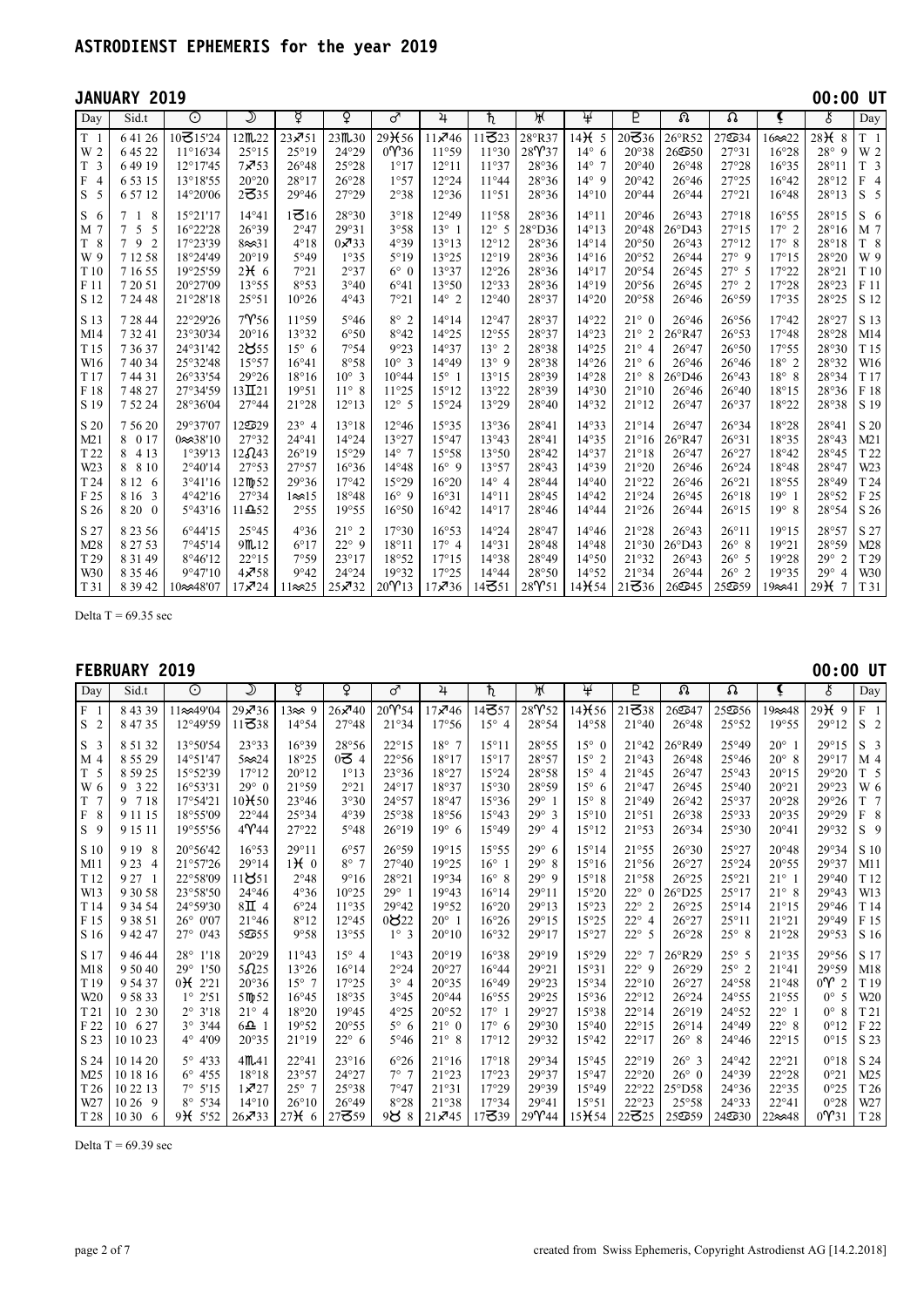|                                                                                                             | <b>MARCH 2019</b>                                                                                         |                                                                                                                                                              |                                                                                                             |                                                                                                                      |                                                                                        |                                                                      |                                                                                                                   |                                                                           |                                                                                          |                                                                                                                   |                                                                                  |                                                                                                  |                                                                                                                   |                                                                                                       | 00:00 UT                                                                                                                           |                                                                                                     |
|-------------------------------------------------------------------------------------------------------------|-----------------------------------------------------------------------------------------------------------|--------------------------------------------------------------------------------------------------------------------------------------------------------------|-------------------------------------------------------------------------------------------------------------|----------------------------------------------------------------------------------------------------------------------|----------------------------------------------------------------------------------------|----------------------------------------------------------------------|-------------------------------------------------------------------------------------------------------------------|---------------------------------------------------------------------------|------------------------------------------------------------------------------------------|-------------------------------------------------------------------------------------------------------------------|----------------------------------------------------------------------------------|--------------------------------------------------------------------------------------------------|-------------------------------------------------------------------------------------------------------------------|-------------------------------------------------------------------------------------------------------|------------------------------------------------------------------------------------------------------------------------------------|-----------------------------------------------------------------------------------------------------|
| Day                                                                                                         | Sid.t                                                                                                     | $\overline{\odot}$                                                                                                                                           | ك                                                                                                           | ਖ਼                                                                                                                   | ò                                                                                      | $\overline{d}$                                                       | 4                                                                                                                 | $\overline{\hbar}$                                                        | )†়(                                                                                     | ₩                                                                                                                 | P                                                                                | $\overline{\Omega}$                                                                              | $\Omega$                                                                                                          | Ç                                                                                                     | Š                                                                                                                                  | Day                                                                                                 |
| F <sub>1</sub><br>S <sub>2</sub>                                                                            | 10 34 2<br>10 37 59                                                                                       | 10 <sub>H</sub> 6'09<br>$11^{\circ} 6'24$                                                                                                                    | 8339<br>20°35                                                                                               | 27 <b>H</b> 54<br>28°33                                                                                              | 29310<br>$0 \approx 21$                                                                | 9848<br>10°29                                                        | $21 \times 52$<br>21°59                                                                                           | 17344<br>17°50                                                            | 29Y46<br>29°49                                                                           | $15 + 56$<br>15°58                                                                                                | 22326<br>22°28                                                                   | $26\degree$<br>$26^{\circ}R$ 2                                                                   | 24527<br>24°23                                                                                                    | 22 $\approx$ 55<br>$23^\circ$ 1                                                                       | 0Y35<br>0°38                                                                                                                       | $F_1$<br>S <sub>2</sub>                                                                             |
| S <sub>3</sub><br>M 4<br>T <sub>5</sub><br>W 6<br>$\mathbf T$<br>$\overline{7}$<br>F<br>8<br>S <sub>9</sub> | 10 41 56<br>10 45 52<br>10 49 49<br>10 53 45<br>10 57 42<br>1 3 8<br>11<br>5 3 5<br>11                    | $12^{\circ}$ 6'37<br>$13^{\circ} 6'49$<br>$14^{\circ} 6'58$<br>$15^{\circ}$ 7'07<br>$16^{\circ}$ 7'13<br>$17^\circ$<br>7'17<br>$18^{\circ}$<br>7'20          | $2 \infty 24$<br>$14^{\circ}11$<br>25°58<br>$7$ <sup><math>+49</math></sup><br>19°45<br>$1$ $Y$ 47<br>13°58 | $29^\circ$ 3<br>29°24<br>29°36<br>29°R39<br>29°32<br>29°16<br>28°52                                                  | 1°33<br>$2^{\circ}44$<br>3°55<br>$5^\circ$ 6<br>$6^{\circ}17$<br>7°29<br>$8^{\circ}40$ | $11^{\circ}9$<br>11°49<br>12°30<br>13°10<br>13°50<br>14°30<br>15°10  | $22^{\circ}$ 6<br>$22^{\circ}13$<br>$22^{\circ}19$<br>22°25<br>22°32<br>22°38<br>22°44                            | 17°55<br>$18^\circ$ 0<br>$18^\circ$ 5<br>18°10<br>18°14<br>18°19<br>18°24 | 29°51<br>29°54<br>29°56<br>29°59<br>0 $82$<br>$0^{\circ}$ 4<br>$0^{\circ}$ 7             | $16^{\circ}$ 1<br>$16^{\circ}$ 3<br>$16^{\circ}$ 5<br>$16^{\circ}$ 7<br>$16^{\circ}10$<br>$16^{\circ}12$<br>16°14 | 22°29<br>22°31<br>22°32<br>22°33<br>22°35<br>22°36<br>22°38                      | $26^\circ$ 2<br>$26^{\circ}$ 0<br>25°56<br>25°49<br>25°41<br>25°31<br>25°20                      | 24°20<br>$24^{\circ}17$<br>$24^{\circ}14$<br>$24^{\circ}11$<br>$24^{\circ}$ 8<br>$24^{\circ}$ 4<br>$24^{\circ}$ 1 | $23^\circ$ 8<br>23°15<br>23°21<br>23°28<br>23°35<br>23°41<br>23°48                                    | 0°42<br>0°45<br>0°48<br>0°52<br>0°55<br>0°59<br>$1^\circ 2$                                                                        | S <sub>3</sub><br>M <sub>4</sub><br>T <sub>5</sub><br>W 6<br>T <sub>7</sub><br>F8<br>S <sub>9</sub> |
| S 10<br>M11<br>T <sub>12</sub><br>W13<br>T <sub>14</sub><br>F 15<br>S 16                                    | 9 3 1<br>11<br>11 13 28<br>11 17 24<br>11 21 21<br>11 25 18<br>11 29 14<br>11 33 11                       | $19^\circ$<br>7'20<br>$20^{\circ}$<br>7'18<br>7'15<br>$21^{\circ}$<br>$22^{\circ}$<br>7'09<br>$23^{\circ}$<br>7'01<br>$24^{\circ} 6'51$<br>$25^{\circ}$ 6'38 | $26^{\circ}17$<br>8 $848$<br>21°30<br>$4\Pi$ 27<br>17°41<br>$1\textcircled{5}15$<br>$15^{\circ}$ 9          | 28°20<br>27°41<br>26°56<br>$26^{\circ}$ 6<br>$25^{\circ}12$<br>$24^{\circ}16$<br>23°18                               | 9°52<br>$11^{\circ}$ 3<br>12°15<br>13°26<br>14°38<br>15°50<br>$17^\circ$ 1             | 15°51<br>16°31<br>17°11<br>17°51<br>18°31<br>19°11<br>19°51          | 22°49<br>22°55<br>$23^\circ$ 0<br>$23^\circ$ 5<br>23°10<br>23°15<br>23°20                                         | 18°28<br>18°33<br>18°38<br>18°42<br>18°46<br>18°50<br>18°55               | $0^{\circ}10$<br>$0^{\circ}13$<br>$0^{\circ}16$<br>$0^{\circ}18$<br>0°21<br>0°24<br>0°27 | 16°16<br>16°19<br>16°21<br>16°23<br>16°26<br>16°28<br>16°30                                                       | 22°39<br>22°40<br>22°41<br>22°43<br>22°44<br>22°45<br>22°46                      | $25^{\circ}11$<br>$25^\circ$ 2<br>$24^{\circ}56$<br>$24^{\circ}52$<br>24°D50<br>24°50<br>24°51   | 23°58<br>23°55<br>23°52<br>23°48<br>23°45<br>23°42<br>23°39                                                       | 23°55<br>$24^\circ$ 1<br>$24^{\circ}$ 8<br>$24^{\circ}15$<br>$24^{\circ}21$<br>24°28<br>24°35         | $1^{\circ}$<br>6<br>$1^{\circ}$<br>9<br>1°13<br>1°16<br>1°20<br>1°23<br>1°27                                                       | S 10<br>M11<br>T 12<br>W13<br>T 14<br>F 15<br>S 16                                                  |
| S 17<br>M18<br>T <sub>19</sub><br>W20<br>T <sub>21</sub><br>F 22<br>S 23                                    | 11 37<br>$\overline{7}$<br>1141<br>$\overline{4}$<br>11450<br>11 48 57<br>11 52 53<br>11 56 50<br>12 0 47 | $26^{\circ} 6'23$<br>6'06<br>$27^\circ$<br>$28^{\circ}$<br>5'47<br>5'26<br>$29^\circ$<br>$0^{\circ}$<br>5'02<br>$1^{\circ}$ 4'36<br>$2^{\circ}$ 4'09         | 29°26<br>$14\Omega$ 3<br>28°57<br>14Mp 0<br>$29^\circ$ 5<br>14으 1<br>28°38                                  | 22°21<br>21°25<br>20°31<br>19°41<br>18°55<br>18°14<br>17°38                                                          | 18°13<br>19°25<br>20°37<br>21°49<br>$23^\circ$ 1<br>$24^{\circ}13$<br>25°25            | 20°31<br>21°11<br>21°51<br>22°31<br>23°11<br>23°51<br>24°31          | 23°25<br>23°29<br>23°33<br>23°37<br>23°41<br>23°45<br>23°48                                                       | 18°59<br>$19^\circ$ 3<br>19°7<br>19°11<br>19°14<br>19°18<br>19°22         | 0°30<br>0°33<br>0°36<br>0°39<br>0°42<br>0°45<br>0°48                                     | 16°32<br>16°35<br>16°37<br>16°39<br>16°41<br>16°44<br>16°46                                                       | 22°47<br>$22^{\circ}48$<br>22°49<br>22°50<br>22°51<br>22°52<br>22°53             | 24°R51<br>$24^{\circ}50$<br>$24^{\circ}46$<br>$24^{\circ}40$<br>24°31<br>24°21<br>$24^{\circ}10$ | 23°36<br>23°33<br>23°29<br>23°26<br>23°23<br>23°20<br>23°17                                                       | $24^{\circ}41$<br>24°48<br>24°55<br>$25^\circ$ 1<br>$25^{\circ}$ 8<br>$25^{\circ}14$<br>25°21         | 1°30<br>1°34<br>1°37<br>1°41<br>1°45<br>1°48<br>1°52                                                                               | S 17<br>M18<br>T <sub>19</sub><br>W20<br>T21<br>F 22<br>S 23                                        |
| S 24<br>M25<br>T <sub>26</sub><br>W <sub>27</sub><br>T <sub>28</sub><br>F 29<br>S 30<br>S 31                | 12<br>443<br>12 8 40<br>12 12 36<br>12 16 33<br>12 20 29<br>12 24 26<br>12 28 22<br>12 32 19              | 3° 3'39<br>$4^{\circ}$ 3'08<br>$5^{\circ}$ 2'35<br>$6^{\circ} 2'00$<br>7°1'24<br>$8^{\circ}$ 0'45<br>9°0'05<br>$9^{\circ}$ 59'23                             | 12M51<br>26°35<br>$9x^{7}50$<br>22°39<br>$5\overline{6}$ 4<br>17°12<br>$29^\circ$ 8<br>$10 \approx 56$      | $17^\circ$ 8<br>$16^{\circ}44$<br>16°25<br>16°13<br>$16^{\circ}$ 7<br>$16^{\circ}D_0$<br>$16^{\circ}11$<br>$16 + 22$ | 26°37<br>27°49<br>$29^\circ$ 1<br>$0 \text{H} 13$<br>1°25<br>2°37<br>3°49<br>5H2       | 25°11<br>25°51<br>26°31<br>27°11<br>27°50<br>28°30<br>29°10<br>29850 | 23°52<br>23°55<br>23°58<br>$24^{\circ}$ 1<br>$24^{\circ}$ 3<br>$24^{\circ}$ 6<br>$24^{\circ}$ 8<br>$24 \times 10$ | 19°25<br>19°29<br>19°32<br>19°35<br>19°38<br>19°41<br>19°44<br>19347      | 0°52<br>0°55<br>0°58<br>$1^{\circ}$ 1<br>$1^{\circ}$ 4<br>$1^{\circ}$ 7<br>1°11<br>1814  | 16°48<br>16°50<br>16°52<br>16°55<br>16°57<br>16°59<br>$17^\circ$ 1<br>$17H$ 3                                     | 22°54<br>22°55<br>22°56<br>22°57<br>22°58<br>22°59<br>22°59<br>$23\overline{6}0$ | $24^{\circ}$ 1<br>23°53<br>23°48<br>23°46<br>23°D45<br>23°R45<br>23°45<br>239344                 | 23°14<br>23°10<br>$23^{\circ}$ 7<br>$23^\circ$ 4<br>$23^\circ$ 1<br>22°58<br>22°54<br>22551                       | 25°28<br>25°34<br>$25^{\circ}41$<br>25°48<br>25°54<br>$26^\circ$ 1<br>$26^\circ$ 8<br>$26 \approx 15$ | 1°55<br>1°59<br>$2^{\circ}$<br>$\overline{2}$<br>$2^{\circ}$<br>6<br>$2^{\circ}$<br>9<br>$2^{\circ}13$<br>2°16<br>$2\mathcal{V}20$ | S 24<br>M25<br>T 26<br>W27<br>T 28<br>F 29<br>S 30<br>S 31                                          |

Delta T =  $69.42$  sec

| APRIL           | 2019                         |                    |                   |                |                  |                      |                                 |                    |                               |                |                            |                  |                      |                 | $00:00$ UT                  |                              |
|-----------------|------------------------------|--------------------|-------------------|----------------|------------------|----------------------|---------------------------------|--------------------|-------------------------------|----------------|----------------------------|------------------|----------------------|-----------------|-----------------------------|------------------------------|
| Day             | Sid.t                        | $\overline{\odot}$ | $\mathcal{D}$     | ₫              | ò                | ♂                    | 4                               | $\overline{\hbar}$ | )†়(                          | $\overline{A}$ | P                          | ନ୍ତ              | Ω                    | Ç               | š                           | Day                          |
| M <sub>1</sub>  | 12 36 16                     | 10Y58'40           | 22 $\approx 43$   | $16 + 38$      | 6H14             | $0$ II <sub>29</sub> | $24 \times 12$                  | 19350              | 1817                          | $17H$ 5        | 23 $\overline{\mathbf{5}}$ | 23°R40           | 225348               | $26 \approx 21$ | $2\mathcal{V}23$            | M <sub>1</sub>               |
| T <sub>2</sub>  | 12 40 12                     | 11°57'54           | $4 + 32$          | 16°59          | 7°26             | $1^{\circ}$ 9        | $24^{\circ}14$                  | 19°53              | 1°20                          | $17^\circ$ 7   | $23^{\circ}$               | 235334           | $22^{\circ}45$       | 26°28           | 2°27                        | T <sub>2</sub>               |
| W 3             | 1244 9                       | 12°57'06           | 16°27             | 17°24          | 8°39             | 1°49                 | $24^{\circ}15$                  | 19°56              | 1°24                          | 17°10          | $23^\circ$ 2               | 23°25            | $22^{\circ}42$       | 26°35           | 2°31                        | W 3                          |
| T <sub>4</sub>  | 1248<br>5                    | 13°56'17           | 28°31             | 17°54          | 9°51             | 2°28                 | $24^{\circ}17$                  | 19°58              | 1°27                          | 17°12          | $23^\circ$ 3               | 23°14            | 22°39                | $26^{\circ}41$  | 2°34                        | T 4                          |
| F<br>5          | 2<br>12.52                   | 14°55'25           | 10Y44             | 18°28          | $11^{\circ}$ 3   | $3^\circ$ 8          | $24^{\circ}18$                  | $20^{\circ}$ 1     | 1°30                          | 17°14          | $23^\circ$ 3               | $23^\circ$ 1     | 22°35                | $26^{\circ}48$  | 2°37                        | F <sub>5</sub>               |
| S<br>6          | 12 55 58                     | 15°54'32           | $23^\circ$ 9      | 19°7           | 12°16            | 3°48                 | 24°19                           | $20^{\circ}$ 3     | 1°34                          | 17°16          | $23^\circ$ 4               | 22°47            | 22°32                | 26°55           | 2°41                        | S <sub>6</sub>               |
| S               | 12 59 55                     | 16°53'36           | 5844              | 19°49          | 13°28            | 4°27                 | $24^{\circ}20$                  | $20^{\circ}$ 5     | 1°37                          | 17°18          | $23^\circ$ 4               | 22°33            | 22°29                | $27^\circ$ 1    | 2°44                        | S <sub>7</sub>               |
| $M_8$           | 13 3 5 1                     | 17°52'39           | 18°31             | 20°35          | $14^{\circ}41$   | $5^\circ$ 7          | $24^{\circ}20$                  | $20^{\circ}$ 7     | 1°40                          | $17^{\circ}20$ | $23^{\circ}$ 5             | $22^{\circ}22$   | $22^{\circ}26$       | $27^\circ$ 8    | $2^{\circ}48$               | M 8                          |
| T 9             | 13 7 48                      | 18°51'39           | $1\mathbf{\Pi}30$ | 21°24          | 15°53            | $5^{\circ}46$        | $24^{\circ}21$                  | $20^{\circ}$ 9     | 1°44                          | 17°22          | $23^\circ$ 5               | $22^{\circ}13$   | 22°23                | 27°15           | 2°51                        | T 9                          |
| W <sub>10</sub> | 13 11 44                     | 19°50'37           | 14°39             | $22^{\circ}16$ | $17^\circ$ 6     | 6°26                 | $24^{\circ}21$                  | $20^{\circ}11$     | 1°47                          | 17°24          | $23^\circ$ 6               | $22^{\circ}$ 7   | $22^{\circ}19$       | 27°21           | 2°55                        | W10                          |
| T <sub>11</sub> | 13 15 41                     | 20°49'33           | $28^\circ$ 1      | 23°12          | 18°18            | $7^\circ$ 6          | 24°R21                          | 20°13              | 1°51                          | 17°26          | $23^{\circ}$<br>-6         | $22^{\circ}$ 3   | $22^{\circ}16$       | 27°28           | 2°58                        | T <sub>11</sub>              |
| F 12            | 13 19 38                     | 21°48'27           | 11ති36            | $24^{\circ}10$ | 19°31            | 7°45                 | 24°21                           | $20^{\circ}15$     | 1°54                          | 17°28          | $23^{\circ}$ 7             | $22^{\circ}$ 2   | $22^{\circ}13$       | 27°35           | $3^\circ$<br>$\overline{2}$ | F 12                         |
| S 13            | 13 23 34                     | 22°47'18           | 25°26             | 25°11          | 20°43            | 8°25                 | 24°21                           | 20°17              | 1°57                          | 17°30          | $23^{\circ}$ 7             | $22^{\circ}$ 2   | $22^{\circ}10$       | 27°41           | 5<br>$3^\circ$              | S 13                         |
| S 14            | 13 27 31                     | 23°46'07           | 98230             | $26^{\circ}15$ | 21°56            | 9°4                  | $24^{\circ}20$                  | 20°19              | $2^{\circ}$ 1                 | 17°32          | $23^{\circ}$ 7             | $22^{\circ}$ 2   | $22^{\circ}$ 7       | 27°48           | $3^\circ$<br>8              | S 14                         |
| M15             | 13 31 27                     | 24°44'54           | 23°50             | 27°22          | $23^\circ$ 8     | 9°43                 | $24^{\circ}19$                  | 20°20              | $2^{\circ}$<br>$\overline{4}$ | 17°34          | $23^\circ$ 8               | $22^{\circ}$ 0   | $22^{\circ}$ 4       | 27°55           | 3°12                        | M15                          |
| T <sub>16</sub> | 13 35 24                     | 25°43'38           | 8m22              | 28°31          | 24°21            | $10^{\circ}23$       | $24^{\circ}18$                  | 20°21              | $2^{\circ}$ 8                 | 17°35          | $23^{\circ}$<br>-8         | 21°55            | $22^{\circ}$ 0       | $28^\circ$ 1    | 3°15                        | T <sub>16</sub>              |
| W17             | 13 39 20                     | 26°42'20           | $23^{\circ}$ 2    | 29°42          | 25°33            | $11^{\circ}$ 2       | $24^{\circ}17$                  | 20°23              | $2^{\circ}11$                 | 17°37          | $23^{\circ}$<br>-8         | 21°48            | 21°57                | $28^\circ$ 8    | 3°18                        | W17                          |
| T 18            | 13 43 17                     | 27°41'00           | $7\triangle 44$   | 0Y55           | $26^{\circ}46$   | $11^{\circ}41$       | $24^{\circ}16$                  | 20°24              | $2^{\circ}15$                 | 17°39          | $23^\circ$ 8               | 21°38            | 21°54                | 28°15           | 3°22                        | T <sub>18</sub>              |
| F 19            | 13 47 13                     | 28°39'38           | 22°22             | 2°11           | 27°58            | 12°21                | $24^{\circ}15$                  | 20°25              | $2^{\circ}18$                 | 17°41          | $23^\circ$ 9               | 21°27            | 21°51                | 28°21           | 3°25                        | F 19                         |
| S 20            | 13 51 10                     | 29°38'14           | 6M46              | 3°29           | 29°11            | $13^{\circ}$ 0       | $24^{\circ}13$                  | 20°26              | 2°21                          | 17°43          | $23^\circ$ 9               | 21°16            | 21°48                | 28°28           | 3°28                        | $\ensuremath{\mathrm{S}}$ 20 |
| S 21            | 13 55<br>7                   | 0836'48            | 20°50             | 4°49           | $0\mathcal{V}24$ | 13°39                | $24^{\circ}11$                  | 20°27              | 2°25                          | 17°45          | $23^\circ$ 9               | $21^\circ$ 5     | 21°45                | 28°35           | 3°32                        | S 21                         |
| M22             | 13 59 3                      | 1°35'20            | $4 \times 31$     | $6^{\circ}11$  | 1°36             | 14°19                | $24^{\circ}$ 9                  | 20°28              | 2°28                          | 17°46          | $23^\circ$ 9               | 20°56            | 21°41                | 28°41           | 3°35                        | M22                          |
| T <sub>23</sub> | $14 \quad 3$<br>$\mathbf{0}$ | 2°33'50            | 17°46             | 7°35           | 2°49             | $14^{\circ}58$       | $24^{\circ}$<br>$7\phantom{.0}$ | 20°29              | 2°32                          | $17^{\circ}48$ | $23^\circ$ 9               | 20°50            | 21°38                | 28°48           | 3°38                        | T <sub>23</sub>              |
| W24             | 14 6 5 6                     | 3°32'19            | $0 = 37$          | 9°1            | $4^\circ$ 2      | 15°37                | $24^{\circ}$ 5                  | 20°29              | 2°35                          | 17°50          | $23^\circ$ 9               | 20°46            | 21°35                | 28°55           | 3°41                        | W24                          |
| T <sub>25</sub> | 14 10 53                     | 4°30'47            | $13^{\circ}$ 5    | $10^{\circ}28$ | $5^{\circ}14$    | 16°16                | $24^{\circ}$ 2                  | 20°30              | 2°39                          | $17^{\circ}52$ | 23°R 9                     | 20°45            | 21°32                | $29^\circ$ 1    | 3°44                        | T <sub>25</sub>              |
| F 26            | 14 14 49                     | 5°29'12            | $25^{\circ}16$    | 11°58          | 6°27             | 16°55                | 23°59                           | 20°30              | $2^{\circ}42$                 | 17°53          | $23^\circ$ 9               | $20^{\circ}$ D44 | 21°29                | 29°8            | 3°47                        | F 26                         |
| S 27            | 14 18 46                     | 6°27'36            | 7≫14              | 13°30          | 7°40             | 17°35                | 23°56                           | 20°31              | $2^{\circ}46$                 | 17°55          | $23^\circ$ 9               | 20°R45           | 21°25                | 29°15           | 3°51                        | S 27                         |
| S 28            | 14 22 42                     | 7°25'59            | $19^{\circ}$ 5    | $15^{\circ}$ 3 | 8°53             | 18°14                | 23°53                           | 20°31              | 2°49                          | 17°57          | $23^\circ$ 9               | $20^{\circ}44$   | 21°22                | 29°21           | 3°54                        | S 28                         |
| M <sub>29</sub> | 14 26 39                     | 8°24'19            | $0 \times 54$     | 16°38          | $10^{\circ}$ 5   | 18°53                | 23°50                           | 20°31              | 2°52                          | 17°58          | $23^\circ$ 9               | 20°42            | 21°19                | 29°28           | 3°57                        | M29                          |
| T 30            | 14 30 36                     | 9822'39            | 12 <b>H</b> 46    | $18$ $Y$ $15$  | $11$ $Y$ $18$    | $19\text{II}32$      | $23 \times 47$                  | $20^{\circ}$ R31   | 2856                          | $18H_0$        | $23\overline{6}9$          | 20,537           | $21\,$ $\frac{1}{6}$ | $29 \approx 35$ | $4\mathcal{V}$ 0            | T30                          |

Delta  $T = 69.46$  sec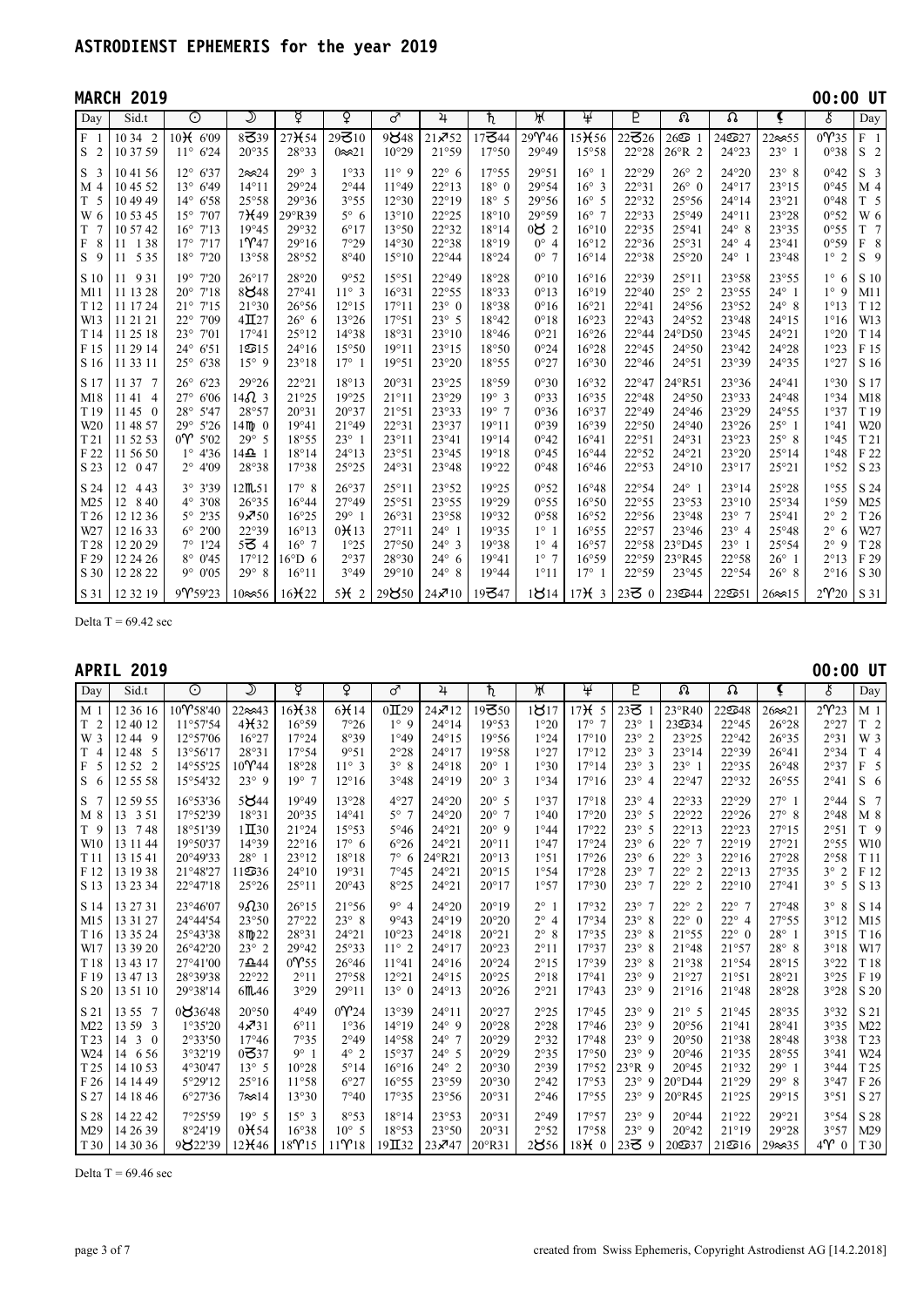|                                                                                            | <b>MAY 2019</b>                                                                                                      |                                                                                                                                |                                                                                                  |                                                                                                 |                                                                                 |                                                                               |                                                                                        |                                                                                                                          |                                                                                                      |                                                                             |                                                                                                                              |                                                                        |                                                                                                                   |                                                                                    | 00:00 UT                                                                                     |                                                                                              |
|--------------------------------------------------------------------------------------------|----------------------------------------------------------------------------------------------------------------------|--------------------------------------------------------------------------------------------------------------------------------|--------------------------------------------------------------------------------------------------|-------------------------------------------------------------------------------------------------|---------------------------------------------------------------------------------|-------------------------------------------------------------------------------|----------------------------------------------------------------------------------------|--------------------------------------------------------------------------------------------------------------------------|------------------------------------------------------------------------------------------------------|-----------------------------------------------------------------------------|------------------------------------------------------------------------------------------------------------------------------|------------------------------------------------------------------------|-------------------------------------------------------------------------------------------------------------------|------------------------------------------------------------------------------------|----------------------------------------------------------------------------------------------|----------------------------------------------------------------------------------------------|
| Day                                                                                        | Sid.t                                                                                                                | $\odot$                                                                                                                        | $\overline{\mathcal{Y}}$                                                                         | ₫                                                                                               | ò                                                                               | ♂                                                                             | 4                                                                                      | $\overline{\hbar}$                                                                                                       | )†়                                                                                                  | $\frac{1}{2}$                                                               | $\overline{P}$                                                                                                               | ନ୍ତ                                                                    | Ω                                                                                                                 | Ç                                                                                  | Š                                                                                            | Day                                                                                          |
| W <sub>1</sub><br>$\mathbf T$<br>$\overline{2}$<br>$\mathbf F$<br>3<br>S<br>$\overline{4}$ | 14 34 32<br>14 38 29<br>14 42 25<br>14 46 22                                                                         | 10820'56<br>$11^{\circ}19'12$<br>12°17'27<br>13°15'39                                                                          | 24 <sup>H</sup> 45<br>6Y56<br>19°19<br>1858                                                      | 19Y54<br>21°35<br>23°17<br>$25^{\circ}$ 2                                                       | 12Y31<br>13°44<br>$14^{\circ}56$<br>$16^{\circ}$ 9                              | $20\Pi1$<br>20°50<br>21°29<br>$22^{\circ}$ 8                                  | 23°R43<br>23×39<br>23°35<br>23°31                                                      | 20°R31<br>$20$ ろ $31$<br>20°31<br>20°30                                                                                  | 2859<br>$3^\circ$ 3<br>$3^\circ$ 6<br>3°10                                                           | $18+$<br>$18^\circ$ 3<br>$18^\circ$ 4<br>$18^\circ$ 6                       | $23^{\circ}R$ 9<br>$23\overline{6}8$<br>$23^{\circ}$<br>8<br>$23^{\circ}$<br>8                                               | 20°R30<br>20@20<br>$20^{\circ}$ 9<br>19°57                             | $21\,$ $\frac{13}{2}$<br>21°10<br>$21^{\circ}$ 6<br>$21^\circ$ 3                                                  | 29 × 41<br>29°48<br>29°55<br>$0 \times 1$                                          | $4\gamma$<br>3<br>$4^{\circ}$<br>6<br>$4^\circ$<br>9<br>4°12                                 | W <sub>1</sub><br>T<br>$\overline{2}$<br>$\overline{\mathbf{3}}$<br>F<br>$\overline{4}$<br>S |
| S<br>5<br>M <sub>6</sub><br>T<br>$\overline{7}$<br>W 8<br>T <sub>9</sub><br>F 10<br>S 11   | 14 50 18<br>14 54 15<br>14 58 11<br>$\overline{2}$<br>8<br>15<br>6<br>15<br>5<br>15 10<br>$\overline{1}$<br>15 13 58 | $14^{\circ}13'51$<br>$15^{\circ}12'00$<br>16°10'08<br>$17^{\circ} 8'14$<br>$18^{\circ} 6'18$<br>4'21<br>$19^\circ$<br>20° 2'21 | 14°51<br>27°59<br>$11\Pi19$<br>$24^{\circ}50$<br>$8 = 30$<br>22°20<br>6017                       | $26^{\circ}48$<br>28°36<br>0826<br>2°17<br>4°11<br>$6^{\circ}$ 6<br>$8^\circ$ 3                 | 17°22<br>18°35<br>19°48<br>$21^{\circ}$ 0<br>$22^{\circ}13$<br>23°26<br>24°39   | 22°47<br>23°26<br>$24^{\circ}$ 5<br>24°44<br>25°23<br>$26^{\circ}$ 2<br>26°41 | 23°27<br>23°22<br>23°18<br>23°13<br>$23^{\circ}$ 8<br>$23^\circ$ 3<br>22°58            | 20°30<br>20°29<br>20°29<br>20°28<br>20°27<br>20°26<br>20°25                                                              | 3°13<br>3°16<br>3°20<br>3°23<br>3°27<br>3°30<br>3°33                                                 | $18^{\circ}$ 7<br>$18^\circ$ 9<br>18°10<br>18°12<br>18°13<br>18°14<br>18°16 | $23^\circ$ 8<br>$23^{\circ}$ 7<br>$23^{\circ}$ 7<br>$23^{\circ}$ 7<br>$23^\circ$ 6<br>$23^{\circ}$<br>6<br>$23^{\circ}$<br>5 | 19°46<br>19°36<br>19°28<br>19°23<br>19°21<br>$19^{\circ}D20$<br>19°21  | $21^{\circ}$ 0<br>20°57<br>20°54<br>20°51<br>20°47<br>$20^{\circ}44$<br>20°41                                     | $0^{\circ}$ 8<br>$0^{\circ}15$<br>0°21<br>0°28<br>0°35<br>0°41<br>0°48             | 4°15<br>4°17<br>4°20<br>4°23<br>4°26<br>4°29<br>4°31                                         | S<br>5<br>M 6<br>T <sub>7</sub><br>W 8<br>T 9<br>$F_10$<br>S 11                              |
| S 12<br>M13<br>T <sub>14</sub><br>W15<br>T <sub>16</sub><br>F 17<br>S 18                   | 15 17 54<br>15 21 51<br>15 25 47<br>15 29 44<br>15 33 40<br>15 37 37<br>15 41 34                                     | $21^{\circ}$ 0'20<br>21°58'16<br>22°56'11<br>23°54'04<br>24°51'55<br>25°49'44<br>26°47'32                                      | 20°21<br>4mb31<br>18°47<br>$3\Omega$ 4<br>17°20<br>$1$ $\mathfrak{m}$ . $31$<br>15°30            | $10^{\circ}$ 2<br>$12^{\circ}$ 3<br>$14^{\circ}$ 5<br>$16^{\circ}$ 9<br>18°15<br>20°22<br>22°30 | 25°52<br>$27^\circ$ 5<br>28°17<br>29°30<br>0843<br>1°56<br>$3^{\circ}9$         | 27°20<br>27°58<br>28°37<br>29°16<br>29°55<br>$0 = 34$<br>1°12                 | 22°53<br>$22^{\circ}47$<br>$22^{\circ}41$<br>22°36<br>22°30<br>22°24<br>$22^{\circ}18$ | 20°24<br>20°23<br>20°22<br>20°20<br>20°19<br>$20^{\circ}17$<br>20°16                                                     | 3°37<br>3°40<br>3°43<br>3°46<br>3°50<br>3°53<br>3°56                                                 | 18°17<br>18°18<br>18°20<br>18°21<br>18°22<br>18°23<br>18°24                 | $23^{\circ}$<br>5<br>$23^\circ$ 4<br>$23^\circ$ 4<br>$23^\circ$ 3<br>$23^\circ$ 3<br>$23^\circ$ 2<br>$23^\circ$ 1            | 19°R21<br>19°21<br>19°18<br>19°13<br>19°7<br>18°58<br>18°50            | 20°38<br>20°35<br>20°31<br>20°28<br>20°25<br>20°22<br>20°19                                                       | 0°55<br>$1^\circ$ 1<br>$1^\circ$ 8<br>1°15<br>1°21<br>1°28<br>1°35                 | 4°34<br>4°37<br>4°39<br>4°42<br>4°44<br>4°47<br>4°49                                         | S 12<br>M13<br>T 14<br>W15<br>T <sub>16</sub><br>F 17<br>S 18                                |
| S 19<br>M20<br>T <sub>21</sub><br>W22<br>T <sub>23</sub><br>F 24<br>S 25                   | 15 45 30<br>15 49 27<br>15 53 23<br>15 57 20<br>16<br>1 1 6<br>5 1 3<br>16<br>99<br>16                               | 27°45'19<br>28°43'04<br>29°40'48<br>$0\Pi$ 38'30<br>1°36'12<br>2°33'52<br>3°31'31                                              | 29°14<br>$12 \times 40$<br>25°45<br>8 $\mathbf{Z}30$<br>20°56<br>$3 \approx 7$<br>$15^{\circ}$ 6 | 24°39<br>26°50<br>$29^\circ$ 1<br>$1 \mathbf{\Pi}$ $12$<br>3°24<br>5°35<br>7°46                 | 4°22<br>5°35<br>$6^{\circ}48$<br>$8^\circ$ 1<br>9°14<br>$10^{\circ}27$<br>11°39 | 1°51<br>2°30<br>$3^{\circ}9$<br>3°47<br>4°26<br>$5^{\circ}$ 5<br>5°43         | $22^{\circ}12$<br>$22^{\circ}$ 5<br>21°59<br>21°52<br>21°46<br>21°39<br>21°32          | $20^{\circ}14$<br>$20^{\circ}12$<br>$20^{\circ}10$<br>$20^\circ$ 8<br>$20^{\circ}$ 6<br>$20^{\circ}$ 4<br>$20^{\circ}$ 2 | 3°59<br>$4^\circ$ 3<br>$4^\circ$ 6<br>$4^\circ$ 9<br>$4^{\circ}12$<br>$4^{\circ}15$<br>$4^{\circ}18$ | 18°25<br>18°26<br>18°27<br>18°28<br>18°29<br>18°30<br>18°31                 | $23^\circ$ 1<br>$23^\circ$ 0<br>22°59<br>22°59<br>22°58<br>22°57<br>22°56                                                    | 18°42<br>18°36<br>18°31<br>18°29<br>$18^{\circ}$ D28<br>18°29<br>18°30 | $20^{\circ}16$<br>$20^{\circ}12$<br>$20^{\circ}$ 9<br>$20^{\circ}$ 6<br>$20^{\circ}$ 3<br>$20^{\circ}$ 0<br>19°57 | 1°42<br>1°48<br>1°55<br>$2^{\circ}$ 2<br>$2^{\circ}$<br>8<br>$2^{\circ}15$<br>2°22 | 4°52<br>4°54<br>4°56<br>4°59<br>$5^\circ$ 1<br>$5^\circ$<br>3<br>$5^{\circ}$<br>5            | S 19<br>M20<br>T21<br>W22<br>T <sub>23</sub><br>F 24<br>S 25                                 |
| S 26<br>M27<br>T <sub>28</sub><br>W <sub>29</sub><br>T <sub>30</sub><br>F 31               | 16 13 6<br>16 17 3<br>16 20 59<br>16 24 56<br>16 28 52<br>16 32 49                                                   | 4°29'10<br>5°26'47<br>6°24'23<br>7°21'58<br>8°19'33<br>$9\Pi$ 17'06                                                            | 26°59<br>$8 + 49$<br>20°43<br>$2\mathcal{V}$ 46<br>$15^{\circ}$ 0<br>$27^{\circ}$ 31             | 9°57<br>$12^{\circ}$ 7<br>14°15<br>16°23<br>18°28<br>$20\overline{\mathrm{H}}32$                | 12°52<br>$14^{\circ}$ 5<br>15°18<br>16°31<br>17°44<br>18857                     | 6°22<br>$7^\circ$ 0<br>7°39<br>8°17<br>8°56<br>9535                           | 21°25<br>21°18<br>21°11<br>$21^{\circ}$ 4<br>$20^{\circ}56$<br>$20\sqrt{49}$           | 19°59<br>19°57<br>19°54<br>19°52<br>19°49<br>19346                                                                       | 4°22<br>4°25<br>4°28<br>4°31<br>4°34<br>4837                                                         | 18°32<br>18°33<br>18°34<br>18°34<br>18°35<br>$18 + 36$                      | 22°55<br>22°55<br>22°54<br>$22^{\circ}53$<br>22°52<br>22351                                                                  | 18°32<br>18°R32<br>18°31<br>18°28<br>18°23<br>$18$ So $17$             | 19°53<br>19°50<br>19°47<br>19°44<br>19°41<br>19537                                                                | 2°28<br>2°35<br>$2^{\circ}42$<br>$2^{\circ}48$<br>2°55<br>3H <sub>2</sub>          | $5^\circ$<br>- 8<br>$5^{\circ}10$<br>$5^{\circ}12$<br>$5^{\circ}14$<br>$5^{\circ}16$<br>5Y18 | S 26<br>M27<br>T <sub>28</sub><br>W29<br>T <sub>30</sub><br>F 31                             |

Delta T =  $69.50$  sec

| <b>JUNE</b>              | 2019                    |                    |                                 |                             |                                |                |                         |                              |                                |                    |                    |                  |                              |                                | $00:00$ UT       |                 |
|--------------------------|-------------------------|--------------------|---------------------------------|-----------------------------|--------------------------------|----------------|-------------------------|------------------------------|--------------------------------|--------------------|--------------------|------------------|------------------------------|--------------------------------|------------------|-----------------|
| Day                      | Sid.t                   | $\overline{\odot}$ | $\mathcal{D}$                   | ₫                           | ç                              | ♂              | 4                       | $\overline{\hbar}$           | )†્                            | ₩                  | P                  | ନ୍ତ              | ൨                            | Ç                              | Š                | Day             |
| S <sub>1</sub>           | 16 36 45                | 10Ⅱ14'39           | 10819                           | $22\overline{\mathrm{H}}34$ | 20810                          | $10$ S $13$    | 20°R42                  | 19°R43                       | 4840                           | 18 <sup>H</sup> 37 | 22°R50             | $18^{\circ}$ R11 | 19934                        | 3H8                            | $5\sqrt{20}$     | S <sub>1</sub>  |
| S<br>$\overline{2}$      | 16 40 42                | $11^{\circ}12'11$  | 23°26                           | 24°33                       | 21°24                          | $10^{\circ}52$ | 20×34                   | 19341                        | $4^{\circ}43$                  | 18°37              | 22349              | $18\,$ 5         | 19°31                        | 3°15                           | 5°22             | S <sub>2</sub>  |
| M 3                      | 16 44 38                | $12^{\circ}$ 9'42  | $6\overline{\mathrm{H}}52$      | 26°31                       | 22°37                          | 11°30          | $20^{\circ}27$          | 19°38                        | $4^{\circ}46$                  | 18°38              | $22^{\circ}48$     | $18^{\circ}$ 0   | 19°28                        | 3°22                           | 5°23             | M <sub>3</sub>  |
| T<br>$\overline{4}$      | 16 48 35                | $13^{\circ}$ 7'12  | 20°34                           | 28°26                       | 23°50                          | $12^{\circ}$ 9 | $20^{\circ}19$          | 19°34                        | $4^{\circ}48$                  | 18°38              | $22^{\circ}47$     | 17°56            | 19°25                        | 3°28                           | 5°25             | T <sub>4</sub>  |
| W 5                      | 16 52 32                | $14^{\circ}$ 4'40  | 4930                            | $0$ $518$                   | $25^\circ$ 3                   | 12°47          | $20^{\circ}12$          | 19°31                        | 4°51                           | 18°39              | $22^{\circ}46$     | 17°53            | 19°22                        | 3°35                           | 5°27             | W 5             |
| T<br>-6                  | 16 56 28                | $15^{\circ} 2'08$  | 18°36                           | $2^{\circ}$ 8               | $26^{\circ}16$                 | 13°26          | $20^{\circ}$ 4          | 19°28                        | 4°54                           | 18°39              | 22°45              | $17^{\circ}$ D53 | 19°18                        | 3°42                           | 5°29             | T 6             |
| $\,$ F<br>$\overline{7}$ | 0 25<br>17              | 15°59'35           | 26 <sub>49</sub>                | 3°56                        | 27°29                          | $14^\circ$ 4   | 19°57                   | 19°25                        | 4°57                           | 18°40              | 22°44              | 17°53            | 19°15                        | 3°48                           | 5°30             | F <sub>7</sub>  |
| 8<br><sub>S</sub>        | 4 2 1<br>17             | 16°57'01           | $17^\circ$ 4                    | $5^{\circ}41$               | 28°42                          | 14°42          | 19°49                   | 19°22                        | $5^\circ$ 0                    | 18°40              | 22°43              | 17°55            | 19°12                        | 3°55                           | 5°32             | S <sub>8</sub>  |
| S.<br>9                  | 8 1 8<br>17             | 17°54'25           | $1 \, \mathrm{m}$ $20$          | 7°23                        | 29°55                          | 15°21          | 19°41                   | 19°18                        | $5^\circ$ 2                    | 18°41              | $22^{\circ}42$     | 17°56            | 19°9                         | $4^{\circ}$ 2                  | 5°33             | S <sub>9</sub>  |
| M10                      | 17 12 14                | 18°51'48           | 15°34                           | $9^{\circ}$ 3               | $1\mathbf{I}$ 8                | 15°59          | 19°34                   | 19°15                        | $5^\circ$ 5                    | 18°41              | $22^{\circ}40$     | $17^{\circ}$ R57 | 19°6                         | $4^{\circ}$ 9                  | 5°35             | M10             |
| T11                      | 17 16 11                | 19°49'10           | 29°43                           | 10°40                       | 2°21                           | 16°38          | 19°26                   | 19°11                        | $5^\circ$ 8                    | 18°42              | 22°39              | 17°56            | $19^{\circ}$ 3               | $4^{\circ}15$                  | 5°36             | T <sub>11</sub> |
| W12                      | 17 20 7                 | $20^{\circ}46'31$  | 13 <b>으</b> 46                  | 12°14                       | 3°34                           | 17°16          | 19°18                   | 19°8                         | $5^{\circ}10$                  | 18°42              | 22°38              | 17°55            | 18°59                        | 4°22                           | 5°38             | W12             |
| T <sub>13</sub>          | 17 24<br>$\overline{4}$ | 21°43'51           | $27^{\circ}40$                  | 13°45                       | $4^{\circ}48$                  | 17°54          | 19°11                   | $19^\circ$ 4                 | $5^{\circ}13$                  | 18°42              | 22°37              | 17°52            | 18°56                        | 4°29                           | 5°39             | T <sub>13</sub> |
| F 14                     | 1728 1                  | 22°41'10           | 11M25                           | 15°14                       | $6^\circ$ 1                    | 18°33          | $19^\circ$ 3            | 19°0                         | $5^{\circ}16$                  | 18°43              | 22°36              | 17°49            | 18°53                        | 4°35                           | $5^{\circ}40$    | F 14            |
| S 15                     | 17 31 57                | 23°38'28           | 24°57                           | 16°40                       | 7°14                           | 19°11          | 18°55                   | 18°57                        | $5^{\circ}18$                  | 18°43              | 22°34              | 17°45            | 18°50                        | $4^{\circ}42$                  | 5°41             | S 15            |
| S 16                     | 17 35 54                | 24°35'46           | $8 \times 16$                   | $18^\circ$ 3                | 8°27                           | 19°49          | 18°48                   | 18°53                        | 5°21                           | 18°43              | 22°33              | $17^{\circ}42$   | 18°47                        | $4^{\circ}49$                  | $5^{\circ}43$    | S 16            |
| M17                      | 17 39 50                | 25°33'02           | 21°19                           | 19°24                       | 9°40                           | 20°28          | 18°40                   | 18°49                        | 5°23                           | 18°43              | 22°32              | 17°39            | 18°43                        | $4^{\circ}55$                  | $5^{\circ}44$    | M17             |
| T <sub>18</sub>          | 17 43 47                | 26°30'19           | 487                             | $20^{\circ}41$              | 10°53                          | $21^{\circ}$ 6 | 18°33                   | 18°45                        | $5^{\circ}26$                  | 18°43              | 22°31              | 17°38            | 18°40                        | $5^\circ$ 2                    | $5^{\circ}45$    | T 18            |
| W19                      | 174743                  | 27°27'34           | $16^{\circ}40$                  | 21°56                       | $12^{\circ}$ 7                 | 21°44          | 18°25                   | 18°41                        | 5°28                           | 18°43              | 22°29              | $17^{\circ}$ D37 | 18°37                        | $5^\circ$ 9                    | $5^{\circ}46$    | W19             |
| T 20                     | 17 51 40                | 28°24'49           | 28°59                           | $23^{\circ}$ 7              | 13°20                          | 22°22          | 18°18                   | 18°37                        | 5°31                           | 18°43              | 22°28              | 17°38            | 18°34                        | $5^{\circ}15$                  | 5°47             | T 20            |
| F <sub>21</sub>          | 17 55 37                | 29°22'04           | llæ $6$                         | $24^{\circ}16$              | 14°33                          | $23^\circ$ 1   | 18°10                   | 18°33                        | 5°33                           | 18°43              | 22°27              | 17°39            | 18°31                        | 5°22                           | $5^{\circ}48$    | F 21            |
| S 22                     | 17 59 33                | $0$ S $19'19$      | $23^\circ$ 3                    | 25°21                       | 15°46                          | 23°39          | $18^\circ$ 3            | 18°29                        | 5°35                           | 18°R43             | 22°26              | 17°40            | 18°28                        | 5°29                           | 5°49             | S 22            |
| S 23                     | 18 3 30                 | 1°16'33            | $4 + 56$                        | 26°24                       | $17^\circ$ 0                   | $24^{\circ}17$ | 17°56                   | 18°25                        | 5°37                           | 18°43              | 22°24              | 17°41            | 18°24                        | 5°35                           | $5^{\circ}50$    | S 23            |
| M24                      | 18 7 26                 | $2^{\circ}13'47$   | $16^{\circ}47$                  | 27°23                       | 18°13                          | 24°55          | 17°49                   | 18°21                        | $5^{\circ}40$                  | 18°43              | 22°23              | $17^{\circ}43$   | 18°21                        | 5°42                           | 5°51             | M24             |
| T 25                     | 18 11 23                | $3^{\circ}11'00$   | 28°41                           | 28°18                       | 19°26                          | 25°34          | 17°41                   | 18°17                        | $5^{\circ}42$                  | 18°43              | $22^{\circ}22$     | $17^{\circ}R43$  | 18°18                        | $5^{\circ}49$                  | $5^{\circ}51$    | T <sub>25</sub> |
| W <sub>26</sub>          | 18 15 19                | $4^{\circ} 8'14$   | $10$ <sup><math>44</math></sup> | 29°11                       | 20°39                          | 26°12          | 17°34                   | 18°13                        | $5^{\circ}44$                  | 18°43              | $22^{\circ}20$     | 17°43            | 18°15                        | 5°56                           | 5°52             | W <sub>26</sub> |
| T 27                     | 18 19 16                | $5^\circ$ 5'28     | 22°59                           | 29°59                       | 21°53                          | 26°50          | 17°27                   | $18^\circ$ 8                 | $5^{\circ}46$                  | 18°43              | $22^{\circ}19$     | $17^{\circ}42$   | 18°12                        | $6^\circ$ 2                    | 5°53             | T <sub>27</sub> |
| F 28                     | 18 23 12                | $6^{\circ}$ 2'42   | 5830                            | $0$ $\Omega$ 44             | $23^\circ$ 6<br>$24^{\circ}20$ | 27°28          | 17°20<br>$17^{\circ}13$ | $18^\circ$ 4<br>$18^\circ$ 0 | $5^{\circ}48$<br>$5^{\circ}50$ | 18°43              | $22^{\circ}17$     | 17°41            | $18^\circ$ 8<br>$18^\circ$ 5 | $6^{\circ}$ 9<br>$6^{\circ}16$ | 5°53             | F 28            |
| S 29                     | 18 27 9                 | 6°59'55            | 18°22                           | 1°26                        |                                | $28^\circ$ 7   |                         |                              |                                | 18°43              | $22^{\circ}16$     | $17^{\circ}40$   |                              |                                | 5°54             | S 29            |
| S 30                     | 18 31 5                 | 79557'09           | $1\mathbf{\Pi}36$               | $2\Omega$ 3                 | $25\overline{\mathrm{1}33}$    | 289345         | $17 - 7$                | 17356                        | 5852                           | $18 + 42$          | $22\overline{6}15$ | 17539            | $18\,$ $2$                   | $6\text{H}22$                  | $5\mathcal{V}54$ | S 30            |

Delta T =  $69.53$  sec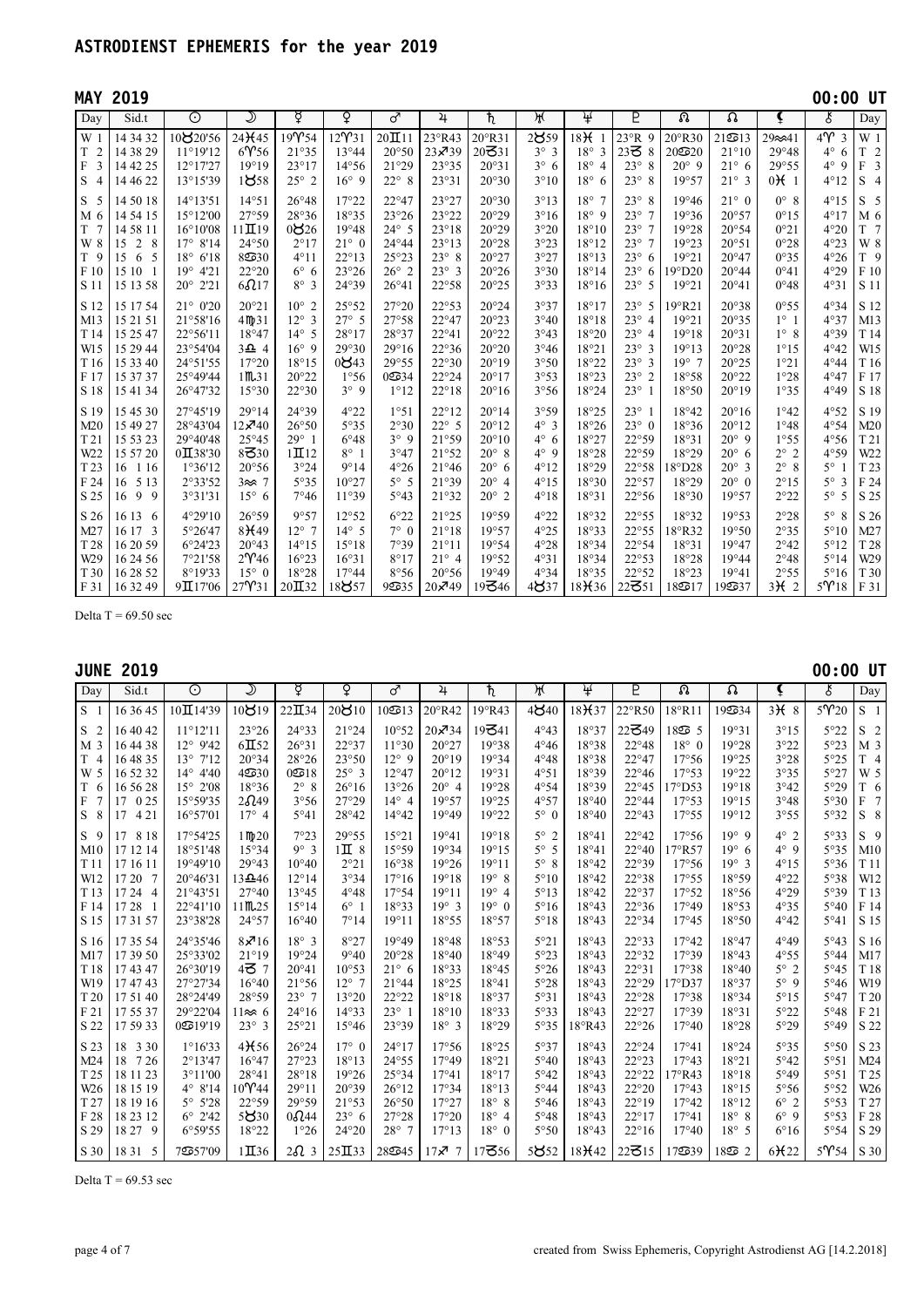|                     | <b>JULY 2019</b>       |                      |                   |                |                              |                |                 |                    |               |                               |                                |                 |              |               | 00:00 UT             |                 |
|---------------------|------------------------|----------------------|-------------------|----------------|------------------------------|----------------|-----------------|--------------------|---------------|-------------------------------|--------------------------------|-----------------|--------------|---------------|----------------------|-----------------|
| Day                 | Sid.t                  | $\odot$              | ⊅                 | ਖ਼             | ç                            | ♂              | 4               | $\overline{\hbar}$ | )†়(          | ₩                             | P                              | ନ୍ତ             | Ω            | Ç             | Š                    | Day             |
| M <sub>1</sub>      | 18 35 2                | 8954'23              | $15\Pi12$         | 2036           | $26\overline{\mathrm{H}}$ 46 | 295523         | $17^{\circ}R$ 0 | $17^{\circ}$ R51   | 5854          | 18°R42                        | 22°R13                         | 17°R38          | 17559        | $6 + 29$      | 5Y55                 | M <sub>1</sub>  |
| T<br>$\overline{2}$ | 18 38 59               | 9°51'37              | 29°11             | $3^\circ$ 6    | $28^\circ$ 0                 | $0\Omega$ 1    | $16\sqrt{3}53$  | 17347              | 5°56          | $18 + 42$                     | $22\overline{6}12$             | 17937           | 17°56        | 6°36          | 5°55                 | T <sub>2</sub>  |
| W 3                 | 18 42 55               | 10°48'50             | 139528            | 3°31           | 29°13                        | 0°39           | $16^{\circ}47$  | 17°43              | 5°58          | 18°41                         | $22^{\circ}10$                 | 17°D37          | 17°53        | $6^{\circ}42$ | 5°55                 | W 3             |
| T<br>$\overline{4}$ | 18 46 52               | 11°46'04             | 27°59             | 3°51           | $0 = 27$                     | 1°17           | $16^{\circ}41$  | 17°38              | $6^{\circ}$ 0 | 18°41                         | $22^{\circ}$ 9                 | 17°37           | 17°49        | $6^{\circ}49$ | 5°56                 | T <sub>4</sub>  |
| F<br>5              | 18 50 48               | 12°43'18             | 12038             | $4^{\circ}$ 7  | 1°40                         | 1°56           | 16°34           | 17°34              | $6^\circ$ 2   | 18°41                         | $22^{\circ}$<br>-8             | 17°37           | 17°46        | 6°56          | 5°56                 | 5<br>F          |
| S<br>6              | 18 54 45               | 13°40'31             | 27°18             | 4°19           | 2°54                         | 2°34           | 16°28           | 17°29              | $6^{\circ}$ 4 | 18°40                         | $22^{\circ}$<br>6              | 17°37           | 17°43        | $7^\circ$ 2   | 5°56                 | S<br>- 6        |
| S<br>$\overline{7}$ | 18 58 41               | 14°37'44             | 11mp54            | $4^{\circ}26$  | $4^{\circ}$ 7                | 3°12           | 16°22           | 17°25              | $6^{\circ}$ 5 | 18°40                         | $22^{\circ}$<br>5              | 17°38           | 17°40        | 7°9           | 5°56                 | S <sub>7</sub>  |
| M 8                 | 19<br>2 3 8            | 15°34'56             | $26^{\circ}21$    | $4^{\circ}R28$ | 5°21                         | 3°50           | $16^{\circ}16$  | 17°21              | $6^\circ$ 7   | 18°39                         | $22^{\circ}$<br>$\overline{3}$ | 17°38           | 17°37        | 7°16          | 5°56                 | M 8             |
| T <sub>9</sub>      | 19 6 35                | 16°32'09             | $10-235$          | 4°25           | 6°34                         | 4°28           | $16^{\circ}11$  | 17°16              | $6^{\circ}$ 9 | 18°39                         | $22^{\circ}$ 2                 | 17°38           | 17°34        | 7°22          | 5°R56                | T 9             |
| W10                 | 19 10 31               | 17°29'21             | 24°33             | $4^{\circ}18$  | 7°48                         | $5^\circ$ 6    | $16^{\circ}$ 5  | 17°12              | $6^{\circ}10$ | 18°38                         | $22^{\circ}$ 0                 | 17°38           | 17°30        | 7°29          | 5°56                 | W10             |
| T11                 | 19 14 28               | 18°26'33             | 8 <sub>m.16</sub> | $4^{\circ}$ 6  | $9^{\circ}$ 1                | $5^{\circ}44$  | $16^{\circ}$ 0  | $17^\circ$ 7       | $6^{\circ}12$ | 18°37                         | 21°59                          | 17°38           | 17°27        | 7°36          | 5°56                 | T <sub>11</sub> |
| F 12                | 19 18 24               | 19°23'45             | 21°42             | 3°50           | $10^{\circ}15$               | $6^{\circ}23$  | 15°54           | $17^\circ$ 3       | $6^{\circ}13$ | 18°37                         | 21°57                          | 17°38           | 17°24        | 7°43          | 5°56                 | F 12            |
| S 13                | 19 22 21               | 20°20'58             | $4 \times 52$     | 3°29           | 11°28                        | $7^\circ$ 1    | 15°49           | 16°58              | 6°15          | 18°36                         | 21°56                          | 17°38           | 17°21        | 7°49          | 5°56                 | S 13            |
| S 14                | 19 26 17               | $21^{\circ}18'10$    | 17°47             | $3^{\circ}$ 4  | 12°42                        | 7°39           | 15°44           | 16°54              | $6^{\circ}16$ | 18°35                         | 21°54                          | 17°39           | 17°18        | 7°56          | 5°56                 | S 14            |
| M15                 | 19 30 14               | 22°15'22             | $0\bar{5}29$      | 2°36           | 13°56                        | 8°17           | 15°39           | 16°50              | $6^{\circ}18$ | 18°35                         | 21°53                          | 17°39           | 17°14        | $8^\circ$ 3   | 5°55                 | M15             |
| T <sub>16</sub>     | 19 34 10               | 23°12'34             | 12°58             | $2^{\circ}$ 4  | $15^{\circ}$ 9               | 8°55           | 15°34           | 16°45              | $6^{\circ}19$ | 18°34                         | 21°52                          | $17^{\circ}R39$ | 17°11        | $8^\circ$ 9   | 5°55                 | T <sub>16</sub> |
| W17                 | 1938<br>$\overline{7}$ | 24° 9'47             | 25°16             | 1°29           | 16°23                        | 9°33           | 15°30           | 16°41              | $6^{\circ}20$ | 18°33                         | 21°50                          | 17°39           | $17^\circ$ 8 | $8^{\circ}16$ | 5°55                 | W17             |
| T <sub>18</sub>     | 1942 4                 | $25^{\circ}$<br>7'00 | $7\infty25$       | 0°51           | 17°36                        | $10^{\circ}11$ | 15°25           | 16°37              | 6°21          | 18°32                         | 21°49                          | 17°39           | $17^\circ$ 5 | 8°23          | 5°54                 | T <sub>18</sub> |
| F 19                | 19460                  | $26^{\circ}$ 4'14    | 19°25             | 0°12           | 18°50                        | 10°49          | 15°21           | 16°32              | 6°23          | 18°32                         | 21°47                          | 17°38           | $17^\circ$ 2 | 8°29          | 5°54                 | F 19            |
| S 20                | 19 49 57               | 27° 1'28             | $1 + 20$          | 29531          | $20^{\circ}$ 4               | 11°27          | 15°17           | 16°28              | 6°24          | 18°31                         | 21°46                          | 17°37           | 16°59        | 8°36          | 5°53                 | S 20            |
| S 21                | 19 53 53               | 27°58'42             | 13°11             | 28°50          | 21°18                        | $12^{\circ}$ 5 | 15°13           | 16°24              | $6^{\circ}25$ | 18°30                         | 21°44                          | 17°35           | 16°55        | 8°43          | 5°53                 | S 21            |
| M22                 | 19 57 50               | 28°55'58             | $25^\circ$ 2      | $28^\circ$ 9   | 22°31                        | 12°43          | $15^{\circ}$ 9  | 16°19              | $6^{\circ}26$ | 18°29                         | 21°43                          | 17°34           | 16°52        | 8°49          | 5°52                 | M22             |
| T <sub>23</sub>     | 20<br>146              | 29°53'13             | 6Y56              | 27°29          | 23°45                        | 13°21          | $15^{\circ}$ 6  | 16°15              | 6°27          | 18°28                         | 21°41                          | 17°33           | 16°49        | 8°56          | $5^{\circ}51$        | T <sub>23</sub> |
| W <sub>24</sub>     | 20 5 43                | $0$ $\Omega$ 50'30   | 18°58             | 26°51          | 24°59                        | 13°59          | $15^{\circ}$ 2  | 16°11              | $6^{\circ}28$ | 18°27                         | 21°40                          | 17°32           | 16°46        | $9^\circ$ 3   | 5°51                 | W24             |
| T <sub>25</sub>     | 20<br>939              | 1°47'48              | 1811              | $26^{\circ}15$ | $26^{\circ}13$               | 14°38          | 14°59           | $16^{\circ}$ 7     | $6^{\circ}29$ | 18°26                         | 21°39                          | 17°D31          | 16°43        | 9°10          | 5°50                 | T <sub>25</sub> |
| F 26                | 20 13 36               | 2°45'06              | 13°40             | 25°41          | 27°26                        | 15°16          | 14°56           | $16^{\circ}$ 3     | 6°30          | 18°25                         | 21°37                          | 17°32           | 16°40        | 9°16          | 5°49                 | F 26            |
| S 27                | 20 17 33               | 3°42'26              | 26°28             | 25°12          | 28°40                        | 15°54          | 14°53           | 15°58              | 6°31          | 18°24                         | 21°36                          | 17°33           | 16°36        | 9°23          | 5°48                 | S 27            |
| S 28                | 20 21 29               | 4°39'46              | $9\text{H}41$     | $24^{\circ}47$ | 29°54                        | 16°32          | 14°50           | 15°54              | 6°31          | 18°23                         | 21°34                          | 17°34           | 16°33        | 9°30          | 5°47                 | S 28            |
| M29                 | 20 25 26               | 5°37'08              | 23°18             | $24^{\circ}26$ | 1628                         | $17^{\circ}10$ | $14^{\circ}47$  | 15°50              | 6°32          | 18°22                         | 21°33                          | 17°35           | 16°30        | 9°36          | $5^{\circ}46$        | M29             |
| T <sub>30</sub>     | 20 29 22               | 6°34'30              | 79322             | $24^{\circ}11$ | 2°22                         | 17°48          | $14^{\circ}45$  | 15°46              | 6°33          | 18°21                         | 21°31                          | 17°36           | 16°27        | 9°43          | $5^{\circ}45$        | T 30            |
| W31                 | 20 33 19               | $7\Omega$ 31'53      | 219550            | 24951          | 38236                        | 188226         | 14 አባ43         | 15342              | 6833          | 18 <sup>H</sup> <sub>20</sub> | $21$ ろ $30$                    | 17°R36          | 169324       | $9\times50$   | $5^{\prime\prime}44$ | W31             |

Delta T =  $69.57$  sec

|  |  | <b>AUGUST</b> |  |  | 2019 |
|--|--|---------------|--|--|------|
|  |  |               |  |  |      |

|                                | <b>AUGUST 2019</b>   |                      |                     |                  |                |                    |                 |                    |                |                               |                                |                  |                     |                | $00:00$ UT                  |                     |
|--------------------------------|----------------------|----------------------|---------------------|------------------|----------------|--------------------|-----------------|--------------------|----------------|-------------------------------|--------------------------------|------------------|---------------------|----------------|-----------------------------|---------------------|
| Day                            | Sid.t                | $\overline{\odot}$   | ⋑                   | ਖ਼               | ò              | ♂                  | 4               | $\overline{\hbar}$ | भू             | ₩                             | P                              | ନ                | $\overline{\Omega}$ | Ł              | δ                           | Day                 |
| T <sub>1</sub>                 | 20 37 15             | 8029'18              | 6038                | $23^{\circ}$ D57 | 40250          | 19024              | 14°R41          | 15°R38             | 6834           | 18°R19                        | 21°R29                         | 17°R35           | $16$ තු $20$        | $9 + 56$       | $5^{\circ}R43$              | T <sub>1</sub>      |
| $\mathbf{F}$<br>$\overline{2}$ | 20 41 12             | 9°26'43              | 21°38               | 23559            | $6^{\circ}$ 4  | 19°42              | $14 \times 39$  | 15335              | 6°34           | 18 <sup>H</sup> <sub>17</sub> | 21 $\Xi$ 27                    | 17934            | 16°17               | $10^{\circ}$ 3 | $5^{\prime\prime}42$        | F <sub>2</sub>      |
| S<br>3                         | 20 45 8              | $10^{\circ}24'08$    | $6$ Mp $41$         | $24^{\circ}$ 7   | 7°18           | 20°20              | 14°37           | 15°31              | 6°35           | 18°16                         | 21°26                          | 17°31            | 16°14               | $10^{\circ}10$ | 5°41                        | S<br>$\overline{3}$ |
| S<br>$\overline{4}$            | 2049<br>-5           | 11°21'35             | 21°40               | $24^{\circ}22$   | 8°32           | 20°58              | 14°36           | 15°27              | 6°35           | 18°15                         | 21°25                          | 17°28            | $16^{\circ}11$      | $10^{\circ}17$ | 5°39                        | S <sub>4</sub>      |
| M 5                            | 20 53 2              | 12°19'02             | $6\triangle 25$     | $24^{\circ}43$   | 9°46           | 21°36              | 14°34           | 15°23              | 6°36           | 18°14                         | 21°23                          | 17°25            | $16^{\circ}$ 8      | $10^{\circ}23$ | 5°38                        | M <sub>5</sub>      |
| T<br>6                         | 20 56 58             | $13^{\circ}16'30$    | 20°52               | $25^{\circ}11$   | $11^{\circ}$ 0 | $22^{\circ}14$     | 14°33           | 15°20              | 6°36           | 18°12                         | 21°22                          | 17°22            | $16^{\circ}$ 5      | 10°30          | 5°37                        | T 6                 |
| W                              | 21<br>0.55           | 14°13'58             | 4m55                | 25°45            | $12^{\circ}14$ | 22°53              | 14°32           | 15°16              | 6°36           | 18°11                         | 21°21                          | 17°21            | $16^{\circ}$ 1      | 10°37          | 5°35                        | W 7                 |
| T<br>8                         | 451<br>21            | 15°11'27             | 18°35               | 26°26            | 13°28          | 23°31              | 14°31           | 15°12              | 6°36           | 18°10                         | 21°19                          | 7°D21            | 15°58               | 10°43          | 5°34                        | T 8                 |
| F<br>-9                        | 21<br>848            | $16^{\circ} 8'57$    | 1,752               | 27°13            | $14^{\circ}42$ | $24^{\circ}9$      | 14°31           | $15^{\circ}$ 9     | 6°37           | $18^{\circ}$ 9                | 21°18                          | 17°21            | 15°55               | 10°50          | 5°32                        | F 9                 |
| S 10                           | 21 12 44             | $17^{\circ}$ 6'28    | 14°49               | $28^\circ$ 7     | 15°56          | 24°47              | 14°31           | $15^{\circ}$ 6     | 6°37           | $18^{\circ}$ 7                | 21°17                          | 17°23            | 15°52               | 10°57          | 5°31                        | S 10                |
| S 11                           | 21 16 41             | $18^{\circ}$<br>4'00 | 27°29               | 29°6             | $17^{\circ}10$ | 25°25              | $14^{\circ}30$  | $15^{\circ}$ 2     | 6°37           | $18^\circ$ 6                  | 21°15                          | 17°25            | 15°49               | $11^{\circ}$ 3 | 5°29                        | S 11                |
| M12                            | 21 20 37             | 19° 1'33             | $9\overline{6}54$   | $0$ $\Omega$ 12  | 18°24          | $26^\circ$ 3       | $14^{\circ}D30$ | 14°59              | $6^{\circ}R37$ | $18^\circ$ 4                  | 21°14                          | 17°26            | 15°46               | 11°10          | 5°27                        | M12                 |
| T <sub>13</sub>                | 21 24 34             | 19°59'06             | $22^{\circ}$ 8      | 1°24             | 19°38          | $26^{\circ}41$     | 14°30           | 14°56              | 6°37           | $18^\circ$ 3                  | 21°13                          | $17^{\circ}R26$  | 15°42               | 11°17          | 5°26                        | T <sub>13</sub>     |
| W14                            | 21 28 31             | 20°56'41             | $4 \approx 13$      | 2°41             | 20°52          | 27°19              | 14°31           | 14°53              | 6°37           | $18^\circ$ 2                  | 21°12                          | 17°25            | 15°39               | 11°23          | 5°24                        | W14                 |
| T <sub>15</sub>                | 21 32 27             | 21°54'16             | $16^{\circ}12$      | $4^\circ$ 3      | $22^{\circ}$ 7 | 27°57              | 14°31           | $14^{\circ}50$     | 6°37           | $18^{\circ}$ 0                | 21°10                          | 17°22            | 15°36               | 11°30          | 5°22                        | T <sub>15</sub>     |
| F 16                           | 21 36 24             | 22°51'53             | $28^{\circ}$ 6      | 5°31             | 23°21          | 28°35              | 14°32           | $14^{\circ}47$     | 6°37           | 17°59                         | $21^{\circ}9$                  | 17°17            | 15°33               | 11°37          | 5°20                        | F 16                |
| S 17                           | 21 40 20             | 23°49'31             | 9 <sub>H58</sub>    | $7^\circ$ 3      | 24°35          | 29°13              | 14°33           | 14°44              | 6°36           | 17°57                         | $21^{\circ}$ 8                 | 17°11            | 15°30               | 11°44          | 5°19                        | S 17                |
| S 18                           | 21 44 17             | 24°47'11             | 21°49               | 8°40             | 25°49          | 29°52              | 14°34           | 14°41              | 6°36           | 17°56                         | $21^{\circ}$ 7                 | $17^\circ$ 4     | 15°26               | 11°50          | 5°17                        | S 18                |
| M19                            | 21 48 13             | 25°44'51             | $3^{\circ}$ 42      | $10^{\circ}21$   | $27^\circ$ 3   | $0 \, \text{m}$ 30 | 14°35           | 14°38              | 6°36           | 17°54                         | $21^{\circ}$ 6                 | 16°57            | 15°23               | 11°57          | 5°15                        | M19                 |
| T <sub>20</sub>                | 21 52 10             | 26°42'34             | 15°37               | $12^{\circ}$ 5   | 28°18          | $1^\circ$ 8        | 14°37           | 14°35              | 6°35           | 17°53                         | $21^{\circ}$ 5                 | 16°51            | 15°20               | $12^{\circ}$ 4 | 5°13                        | T 20                |
| W <sub>21</sub>                | 21 56 6              | 27°40'17             | $27^{\circ}40$      | 13°53            | 29°32          | 1°46               | 14°38           | 14°33              | 6°35           | 17°51                         | $21^{\circ}$ 4                 | $16^{\circ}46$   | 15°17               | $12^{\circ}10$ | $5^{\circ}11$               | W <sub>21</sub>     |
| T <sub>22</sub>                | 22<br>0 <sub>3</sub> | 28°38'03             | 9852                | 15°44            | $0 \,$ m $46$  | 2°24               | $14^{\circ}40$  | 14°30              | 6°34           | 17°50                         | $21^{\circ}$<br>2              | $16^{\circ}42$   | 15°14               | 12°17          | $5^\circ$ 9                 | T 22                |
| F 23                           | 22<br>$4\quad0$      | 29°35'50             | $22^{\circ}19$      | 17°37            | $2^{\circ}$ 0  | $3^\circ$ 2        | $14^{\circ}42$  | 14°28              | 6°34           | $17^{\circ}48$                | $21^\circ$ 1                   | 16°40            | 15°11               | 12°24          | $5^\circ$<br>$\overline{7}$ | F 23                |
| S 24                           | 22<br>756            | 0m 33'39             | $5\overline{1}$ 3   | 19°31            | 3°15           | 3°40               | $14^{\circ}45$  | 14°25              | 6°33           | 17°47                         | $21^{\circ}$<br>$\overline{0}$ | $16^{\circ}$ D40 | $15^{\circ}$ 7      | 12°30          | $5^\circ$<br>-5             | S 24                |
| S 25                           | 22 11 53             | 1°31'30              | $18^{\circ}$ 9      | 21°28            | 4°29           | 4°19               | 14°47           | 14°23              | 6°33           | $17^{\circ}45$                | 20°59                          | $16^{\circ}41$   | $15^{\circ}$ 4      | 12°37          | $5^\circ$ 3                 | S 25                |
| M <sub>26</sub>                | 22 15 49             | 2°29'22              |                     | 23°25            | 5°43           | 4°57               | 14°49           | 14°21              | 6°32           | $17^{\circ}44$                | 20°58                          | 16°42            | $15^\circ$ 1        | 12°44          | $5^\circ$ 0                 | M26                 |
| T <sub>27</sub>                | 22 19 46             | 3°27'16              | 15°38               | 25°24            | $6^{\circ}58$  | 5°35               | $14^{\circ}52$  | $14^{\circ}19$     | 6°31           | $17^{\circ}42$                | 20°57                          | $16^{\circ}R43$  | 14°58               | 12°51          | 4°58                        | T <sub>27</sub>     |
| W28                            | 22 23 42             | 4°25'12              | $0\Omega$ 4         | 27°22            | 8°12           | 6°13               | $14^{\circ}55$  | $14^{\circ}16$     | 6°31           | $17^{\circ}40$                | 20°56                          | 16°42            | 14°55               | 12°57          | 4°56                        | W28                 |
| T <sub>29</sub>                | 22 27 39             | 5°23'10              | $14^{\circ}54$      | 29°21            | 9°26           | 6°51               | $14^{\circ}58$  | $14^{\circ}14$     | 6°30           | 17°39                         | 20°55                          | 16°39            | 14°52               | $13^{\circ}$ 4 | 4°54                        | T <sub>29</sub>     |
| F 30                           | 22 31 35             | 6°21'09              | $0 \, \text{m}$ 2   | $1$ M $20$       | 10°41          | 7°29               | $15^{\circ}$    | $14^{\circ}13$     | $6^{\circ}29$  | 17°37                         | 20°54                          | 16°35            | $14^{\circ}48$      | 13°11          | 4°51                        | F 30                |
| S 31                           | 22 35 32             | 7m 19'10             | $15 \text{ m}$ $18$ | $3$ Mp $19$      | 11mp55         | $8$ m $8$          | $15 \times 5$   | 14311              | 6828           | $17 + 36$                     | 20354                          | $16$ ති $28$     | 14S345              | $13 + 17$      | 4Y49                        | S 31                |

Delta T =  $69.61$  sec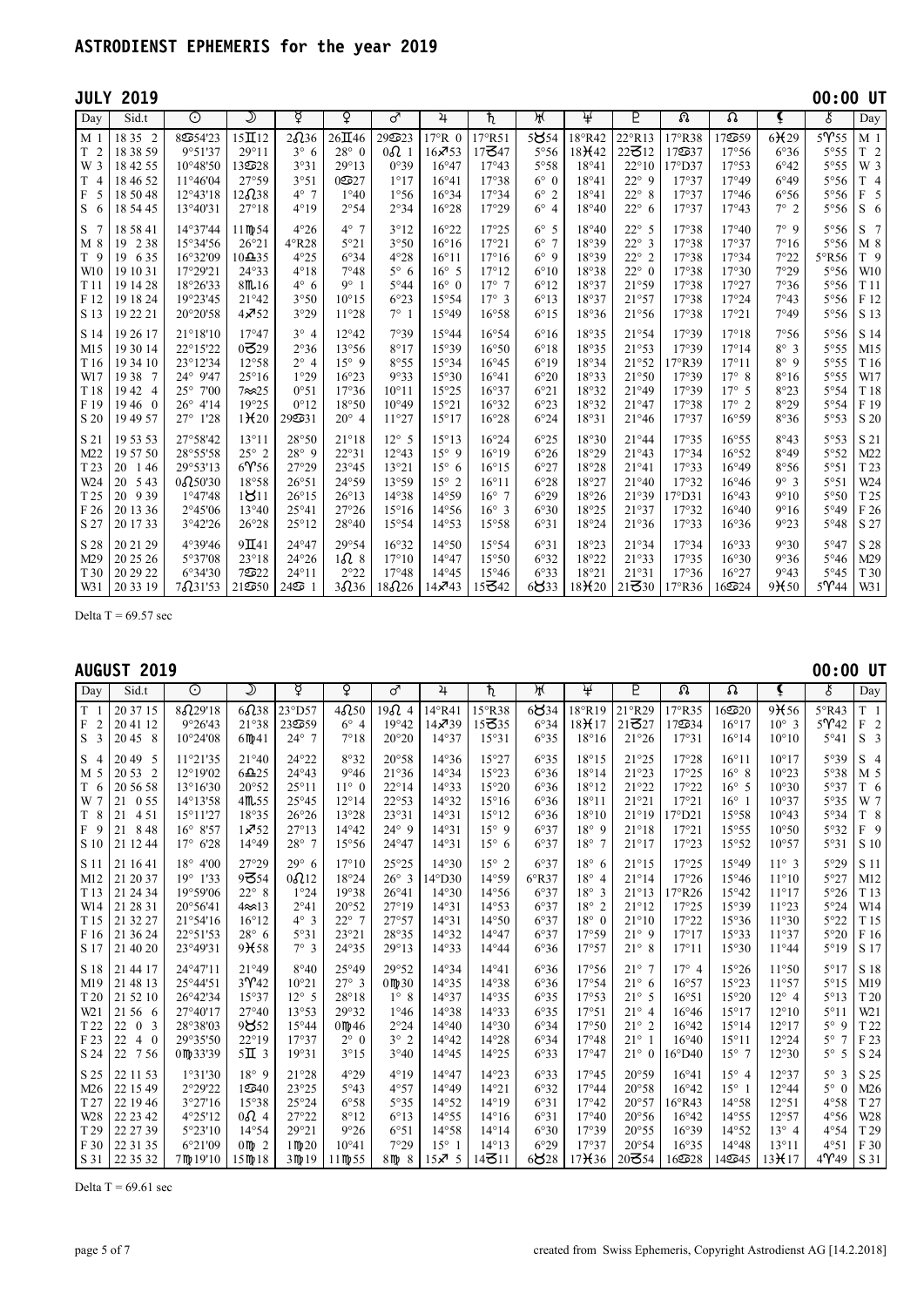#### **SEPTEMBER 2019 00:00 UT**  $\Box$  Day | Sid.t |  $\bigcirc$  |  $\gimel$  |  $\circ$  |  $\varphi$  |  $\sigma$  |  $\lambda$  |  $\hbar$  |  $\mathcal{W}$  |  $\frac{\psi}{\psi}$  |  $\frac{\psi}{\psi}$  |  $\Omega$  |  $\Omega$  |  $\Omega$  |  $\frac{\psi}{\psi}$  |  $\delta$  |  $\Box$  |  $\Box$ S 1 22 39 29 | 8Hp17'12 | 0Ω33 | 5Hp17 |13Hp10 | 8Hp46 |15ヌ 8 |14°R 9 | 6°R27 |17°R34 |20°R53 |16°R20 |14S42 |13¥24 | 4°R47 |S 1  $M$  2 22 43 25  $\frac{9915'16}{9^915'16}$  15°35  $\frac{7915}{7^915}$  14°24  $\frac{9924}{9^924}$  15°12 14 $\frac{145}{8}$  8  $\frac{6326}{8^26}$  17 $\frac{17}{32}$  20 $\frac{352}{20}$  352 16 $\frac{1625}{14^939}$  14°39 13°31 4°44 M 2 T 3 22 47 22 10°13'22 0h15 9°12 15°38 10° 2 15°16 14° 6 6°25 17°31 20°51 16° 6 14°36 13°38 4°42 T 3 W 4 22 51 18 11°11'28 14°29 11° 7 16°53 10°41 15°20 14° 5 6°24 17°29 20°50 16° 1 14°32 13°44 4°40 W 4 T 5 22 55 15 12° 9'37 28°14 13° 2 18° 7 11°19 15°25 14° 3 6°23 17°27 20°49 15°58 14°29 13°51 4°37 T 5  $\begin{bmatrix} 1 & 5 \\ 2 & 25 \end{bmatrix}$   $\begin{bmatrix} 2 & 5 & 1 \\ 1 & 3 \end{bmatrix}$   $\begin{bmatrix} 2 & 5 & 1 \\ 11 & 3 & 2 \end{bmatrix}$   $\begin{bmatrix} 1 & 1 & 3 \\ 11 & 3 & 2 \end{bmatrix}$   $\begin{bmatrix} 1 & 1 & 3 \\ 1 & 4 & 5 \end{bmatrix}$   $\begin{bmatrix} 1 & 1 & 3 \\ 1 & 9 & 2 \end{bmatrix}$   $\begin{bmatrix} 1 & 1 & 3 \\ 1 & 5 & 2 \end{bmatrix}$   $\begin$ S 7 23 3 8 14° 5'58 24°25 16°49 20°36 12°35 15°34 14° 1 6°21 17°24 20°48 15°57 14°23 14° 4 4°32 S 7  $S$  8  $23$  7 4  $\big|$  15° 4'10  $\big|$  6357  $\big|$  18°41  $\big|$  21°51  $\big|$  13°14  $\big|$  15°38  $\big|$  14° 0  $\big|$  6°19  $\big|$  17°22  $\big|$  20°47  $\big|$  15°58  $\big|$  14°20  $\big|$  14°11  $\big|$  4°30  $\big|$  S 8 M 9 23 11 1 16° 2'24 19°14 20°32 23° 5 13°52 15°43 13°59 6°18 17°21 20°46 15°R58 14°17 14°18 4°27 M 9  $T10\begin{bmatrix} 23 & 14 & 57 \\ 23 & 14 & 57 \end{bmatrix}$   $T_1 = \begin{bmatrix} 17 & 24 & 16 \\ 17 & 21 & 16 \end{bmatrix}$   $T_2 = \begin{bmatrix} 24 & 16 & 16 \\ 24 & 16 & 16 \end{bmatrix}$   $T_3 = \begin{bmatrix} 17 & 27 & 16 \\ 13 & 55 & 6 \end{bmatrix}$   $T_4 = \begin{bmatrix} 17 & 27 & 16 \\ 17 & 19 & 20 \end{bmatrix}$   $T_5 = \begin{bmatrix} 1$ W11 23 18 54 17°58'57 13°15 24°10 25°34 15° 9 15°54 13°57 6°16 17°17 20°45 15°54 14°10 14°31 4°22 W11 T 12 23 22 51 18°57'16 25° 8 25°57 26°48 15°47 15°59 13°57 6°14 17°16 20°45 15°47 14° 7 14°38 4°20 T 12 F 13 23 26 47 19°55'37 6l59 27°43 28° 3 16°25 16° 5 13°56 6°13 17°14 20°44 15°39 14° 4 14°45 4°17 F 13 S 14 23 30 44 20°53'59 18°50 29°29 29°17 17° 3 16°11 13°56 6°11 17°13 20°43 15°28 14° 1 14°51 4°14 S 14  $S$  15  $\begin{bmatrix} 23\,34\,40 & 21^{\circ}52'23 & 0\mathsf{Y}43 & 1\mathbf{\Omega}12 & 0\mathbf{\Omega}32 & 17^{\circ}42 & 16^{\circ}17 & 13^{\circ}55 & 6^{\circ}10 & 17^{\circ}11 & 20^{\circ}43 & 15^{\circ}16 & 13^{\circ}57 & 14^{\circ}58 & 4^{\circ}12 & 515 \end{bmatrix}$ M16 23 38 37 22°50'49 12°40 2°55 1°46 18°20 16°23 13°55 6° 8 17° 9 20°42 15° 3 13°54 15° 5 4° 9 M16 T 17 23 42 33 23°49'17 24°42 4°37 3° 1 18°59 16°29 13°55 6° 6 17° 8 20°42 14°51 13°51 15°11 4° 6 T 17 W18  $\begin{bmatrix} 23 & 46 & 30 \\ 23 & 46 & 30 \end{bmatrix}$   $\begin{bmatrix} 24^{\circ}47'47 \\ 24^{\circ}47'47 \end{bmatrix}$   $\begin{bmatrix} 6 & 6 & 18 \\ 6 & 18 \end{bmatrix}$   $\begin{bmatrix} 4^{\circ}15 \\ 4^{\circ}15 \end{bmatrix}$   $\begin{bmatrix} 10^{\circ}5 \\ 19^{\circ}37 \end{bmatrix}$   $\begin{bmatrix} 10^{\circ}25 \\ 15^{\circ}05 \end{bmatrix}$   $\begin{bmatrix} 6$ T 19 23 50 26 25°46'19 19° 7 7°57 5°30 20°15 16°42 13°55 6° 3 17° 4 20°41 14°33 13°45 15°25 4° 1 T 19  $F$  20  $\begin{bmatrix} 2 & 2 & 3 & 4 & 2 & 3 \\ 2 & 3 & 5 & 4 & 2 & 3 \end{bmatrix}$   $\begin{bmatrix} 2 & 6 & 4 & 1 & 2 & 3 & 6 & 6 & 4 & 4 \\ 2 & 2 & 3 & 6 & 4 & 4 & 6 & 6 & 4 \end{bmatrix}$   $\begin{bmatrix} 2 & 0 & 1 & 1 & 6 & 6 & 6 & 6 & 6 \\ 1 & 1 & 1 & 1 & 1 & 6 & 6 & 6 \\ 6 & 1 & 1 & 1 & 1 & 6 & 6 & 6 \end{bmatrix}$   $\begin{$ S 21 23 58 20 27°43'30 14°19 11°14 7°59 21°32 16°55 13°55 6° 0 17° 1 20°40 14°25 13°38 15°38 3°56 S 21 S 22 0 2 16 28°42'09 27°20 12°50 9°14 22°11 17° 2 13°55 5°58 16°59 20°40 14°D25 13°35 15°45 3°53 S 22  $M23$  0 6 13 29°40'50 10 $\overline{23}$  14°26 10°28 22°49 17° 9 13°56 5°56 16°58 20°40 14°R25 13°32 15°52 3°50 M23  $T_{124}$  0 10 9 0  $\Omega$ 39'33 24°31 16° 1 11°43 23°28 17°16 13°56 5°54 16°56 20°39 14°25 13°29 15°58 3°48 T 24 W25 0 14 6 1°38'19 8e45 17°34 12°57 24° 6 17°24 13°57 5°52 16°55 20°39 14°23 13°26 16° 5 3°45 W25 T 26 0 18 2 2°37'07 23°24 19° 7 14°12 24°44 17°31 13°57 5°50 16°53 20°39 14°19 13°23 16°12 3°42 T 26  $F 27 | 0 21 59 | 3^{\circ}35'57 | 8 \text{ m}24 | 20^{\circ}39 | 15^{\circ}26 | 25^{\circ}23 | 17^{\circ}39 | 13^{\circ}58 | 5^{\circ}48 | 16^{\circ}52 | 20^{\circ}39 | 14^{\circ}12 | 13^{\circ}19 | 16^{\circ}18 | 3^{\circ}39 | F 27$ S 28 0 25 55 4°34'49 23°37 22°10 16°41 26° 2 17°47 13°59 5°46 16°50 20°38 14° 2 13°16 16°25 3°37 S 28 S 29 0 29 52 5°33'43 8g52 23°40 17°56 26°40 17°55 14° 0 5°44 16°48 20°38 13°51 13°13 16°32 3°34 S 29  $\frac{62332}{103349}$   $\frac{6432'39}{123458}$   $\frac{254}{254}$  9  $\frac{1}{19410}$   $\frac{27}{10419}$  19  $\frac{1}{18}\frac{3}{14}$  3  $\frac{1}{4}$   $\frac{1}{5}\frac{1}{16}\frac{1}{10}\frac{1}{10}\frac{1}{10}\frac{1}{10}\frac{1}{10}\frac{1}{10}\frac{1}{10}\frac{1}{10}\frac{1}{10}\frac{1}{10}\frac{1}{10}\frac{1}{10}\frac{1}{$

Delta T =  $69.65$  sec

#### **OCTOBER 2019 00:00 UT**

| Day                 | Sid.t                   | $\overline{\odot}$ | ⋑                    | ¥                | ò                 | ♂               | 4              | ħ              | )†्            | $\overline{\mathfrak{t}}$ | P                  | ନ୍ତ              | Ω                     | Ł              | δ                           | Day                 |
|---------------------|-------------------------|--------------------|----------------------|------------------|-------------------|-----------------|----------------|----------------|----------------|---------------------------|--------------------|------------------|-----------------------|----------------|-----------------------------|---------------------|
| T <sub>1</sub>      | 0 37 45                 | 7431'37            | 8 <sub>1</sub> 47    | $26\triangle 37$ | $20-225$          | 27mp57          | 11 جو 1        | 1452           | $5^{\circ}R40$ | 16°R45                    | 20°R38             | 13°R30           | 13ග<br>$\overline{7}$ | $16 + 45$      | 3°R29                       | T <sub>1</sub>      |
| W 2                 | 04142                   | 8°30'37            | $23^\circ$ 9         | $28^\circ$ 4     | 21°39             | 28°36           | 18°19          | $14^\circ$ 4   | 5838           | $16 + 44$                 | $20\overline{6}38$ | 139322           | $13^{\circ}$ 3        | 16°52          | $3^{\circ}$ 26              | W 2                 |
| T <sub>3</sub>      | 04538                   | 9°29'38            | $7 - 2$              | 29°31            | 22°54             | 29°14           | 18°28          | $14^{\circ}$ 5 | 5°36           | $16^{\circ}42$            | $20^{\circ}D38$    | 13°17            | $13^\circ$ 0          | 16°59          | 3°23                        | T <sub>3</sub>      |
| F<br>$\overline{4}$ | 04935                   | 10°28'42           | 20°25                | 0m.56            | $24^{\circ}9$     | 29°53           | 18°36          | $14^{\circ}$ 7 | 5°34           | $16^{\circ}41$            | 20°38              | 13°14            | 12°57                 | $17^\circ$ 5   | 3°20                        | F<br>$\overline{4}$ |
| S<br>5              | 0 53 31                 | 11°27'47           | 3521                 | 2°20             | 25°23             | $0\triangle 32$ | 18°45          | $14^{\circ}$ 8 | 5°32           | 16°39                     | 20°38              | 13°13            | 12°54                 | 17°12          | 3°18                        | S <sub>5</sub>      |
| S <sub>6</sub>      | 0 57 28                 | 12°26'55           | 15°53                | 3°43             | 26°38             | $1^{\circ}10$   | 18°54          | $14^{\circ}10$ | 5°30           | 16°38                     | 20°38              | 13°13            | 12°51                 | 17°19          | 3°15                        | S <sub>6</sub>      |
| M 7                 | $1 \t124$               | 13°26'03           | $28^\circ$ 8         | $5^\circ$ 6      | 27°52             | 1°49            | $19^\circ$ 3   | 14°12          | 5°27           | 16°36                     | 20°38              | 13°12            | 12°48                 | 17°25          | 3°12                        | M 7                 |
| T <sub>8</sub>      | $1 \t521$               | 14°25'14           | $10 \approx 10$      | 6°27             | 29°7              | 2°28            | 19°12          | $14^{\circ}14$ | 5°25           | 16°35                     | 20°38              | 13°10            | 12°44                 | 17°32          | 3°10                        | T 8                 |
| W 9                 | 1 9 18                  | 15°24'27           | $22^{\circ}$ 4       | 7°46             | 0 <sub>m</sub> 21 | $3^\circ$ 6     | 19°21          | $14^{\circ}16$ | 5°23           | 16°34                     | 20°39              | $13^\circ$ 6     | 12°41                 | 17°39          | $3^{\circ}$ 7               | W 9                 |
| T <sub>10</sub>     | 1 13 14                 | $16^{\circ}23'41$  | $3 + 54$             | $9^{\circ}$ 5    | 1°36              | 3°45            | 19°30          | $14^{\circ}18$ | 5°21           | 16°32                     | 20°39              | 12°59            | 12°38                 | 17°46          | 5<br>$3^\circ$              | T <sub>10</sub>     |
| F <sub>11</sub>     | 1 17 11                 | 17°22'57           | 15°45                | 10°23            | 2°51              | 4°24            | 19°40          | $14^{\circ}20$ | $5^{\circ}18$  | 16°31                     | 20°39              | 12°49            | 12°35                 | 17°52          | $3^\circ$<br>$\overline{2}$ | F 11                |
| S 12                | 121<br>-7               | 18°22'15           | 27°38                | 11°39            | $4^\circ$ 5       | $5^\circ$ 2     | 19°49          | 14°22          | $5^{\circ}16$  | 16°30                     | 20°39              | 12°37            | 12°32                 | 17°59          | 2°59                        | S 12                |
| S 13                | 1 2 5<br>$\overline{4}$ | 19°21'35           | $9$ <sup>26</sup>    | 12°54            | 5°20              | $5^{\circ}41$   | 19°59          | 14°24          | $5^{\circ}14$  | 16°28                     | 20°39              | 12°23            | 12°29                 | $18^\circ$ 6   | 2°57                        | S 13                |
| M14                 | 1 2 9<br>$\theta$       | 20°20'57           | 21°41                | $14^{\circ}$ 7   | 6°34              | $6^{\circ}20$   | $20^\circ$ 9   | 14°27          | $5^{\circ}11$  | 16°27                     | 20°40              | $12^{\circ}$ 9   | 12°25                 | 18°12          | 2°54                        | M14                 |
| T <sub>15</sub>     | 1 32 57                 | 21°20'20           | 3853                 | $15^{\circ}18$   | 7°49              | 6°59            | $20^{\circ}18$ | 14°29          | $5^\circ$ 9    | 16°26                     | 20°40              | 11°56            | 12°22                 | 18°19          | 2°52                        | T <sub>15</sub>     |
| W16                 | 1 36 53                 | 22°19'47           | 16°13                | 16°28            | $9^{\circ}$ 3     | 7°37            | 20°28          | 14°32          | $5^\circ$ 7    | $16^{\circ}24$            | 20°40              | $11^{\circ}44$   | 12°19                 | 18°26          | 2°49                        | W16                 |
| T <sub>17</sub>     | 1 40 50                 | 23°19'15           | 28°41                | 17°36            | $10^{\circ}18$    | $8^{\circ}16$   | 20°38          | 14°35          | $5^\circ$ 4    | 16°23                     | 20°41              | 11°35            | $12^{\circ}16$        | 18°33          | 2°47                        | T <sub>17</sub>     |
| F 18                | 1 44 46                 | 24°18'45           | $11 \mathbf{\Pi} 20$ | 18°42            | 11°33             | 8°55            | 20°49          | 14°37          | $5^\circ$ 2    | 16°22                     | 20°41              | 11°29            | 12°13                 | 18°39          | 2°44                        | F 18                |
| S 19                | 14843                   | 25°18'18           | $24^{\circ}11$       | 19°45            | 12°47             | 9°34            | 20°59          | $14^{\circ}40$ | 4°59           | 16°21                     | 20°42              | 11°25            | $12^{\circ}$ 9        | 18°46          | 2°42                        | S 19                |
| S 20                | 1 52 40                 | 26°17'53           | 79517                | $20^{\circ}46$   | $14^{\circ}$ 2    | $10^{\circ}13$  | $21^{\circ}$ 9 | $14^{\circ}43$ | 4°57           | 16°19                     | $20^{\circ}42$     | $11^{\circ}D24$  | $12^{\circ}$ 6        | 18°53          | 2°39                        | S 20                |
| M21                 | 1 56 36                 | 27°17'31           | 20°39                | 21°45            | 15°16             | 10°52           | 21°20          | $14^{\circ}46$ | 4°55           | $16^{\circ}18$            | 20°43              | $11^{\circ}$ R24 | $12^{\circ}$ 3        | 18°59          | 2°37                        | M21                 |
| T <sub>22</sub>     | 2 0 3 3                 | 28°17'10           | $4\Omega$ 20         | $22^{\circ}40$   | 16°31             | 11°31           | 21°30          | $14^{\circ}50$ | 4°52           | $16^{\circ}17$            | 20°43              | 11°24            | $12^{\circ}$ 0        | 19°6           | 2°34                        | T 22                |
| W <sub>23</sub>     | 2 4 2 9                 | 29°16'52           | 18°21                | 23°32            | 17°45             | $12^{\circ}$ 9  | 21°41          | 14°53          | 4°50           | $16^{\circ}16$            | $20^{\circ}44$     | 11°23            | 11°57                 | 19°13          | 2°32                        | W <sub>23</sub>     |
| T <sub>24</sub>     | 2 8 2 6                 | $0$ M $16'37$      | 2m+43                | 24°20            | $19^\circ$ 0      | 12°48           | 21°52          | 14°56          | $4^{\circ}47$  | 16°15                     | 20°44              | $11^{\circ}20$   | 11°54                 | 19°20          | 2°30                        | T <sub>24</sub>     |
| F 25                | 2 12 22                 | 1°16'23            | 17°24                | $25^\circ$ 4     | $20^{\circ}15$    | 13°27           | $22^{\circ}$ 3 | $15^{\circ}$ 0 | $4^{\circ}45$  | $16^{\circ}14$            | 20°45              | 11°13            | 11°50                 | 19°26          | 2°27                        | F 25                |
| S 26                | 2 16 19                 | $2^{\circ}16'12$   | $2\mathbf{\Omega}17$ | 25°44            | 21°29             | $14^{\circ}$ 6  | 22°14          | $15^{\circ}$ 3 | $4^{\circ}42$  | 16°13                     | 20°46              | $11^{\circ}$ 5   | 11°47                 | 19°33          | 2°25                        | S 26                |
| S 27                | 2 2 0 1 5               | $3^{\circ}16'02$   | 17°16                | 26°19            | 22°44             | $14^{\circ}45$  | 22°25          | $15^{\circ}$ 7 | $4^{\circ}40$  | $16^{\circ}12$            | 20°46              | $10^{\circ}55$   | $11^{\circ}44$        | 19°40          | 2°23                        | S 27                |
| M28                 | 2 24 12                 | $4^{\circ}15'55$   | $2^{\mathsf{m}} 10$  | $26^{\circ}48$   | 23°58             | 15°24           | 22°36          | $15^{\circ}10$ | 4°37           | $16^{\circ}11$            | 20°47              | $10^{\circ}44$   | $11^{\circ}41$        | 19°46          | 2°21                        | M28                 |
| T <sub>29</sub>     | 2 2 8<br>-9             | $5^{\circ}15'50$   | 16°51                | 27°11            | $25^{\circ}13$    | $16^{\circ}$ 3  | $22^{\circ}47$ | 15°14          | 4°35           | $16^{\circ}10$            | $20^{\circ}48$     | 10°35            | 11°38                 | 19°53          | $2^{\circ}19$               | T <sub>29</sub>     |
| W30                 | 2 3 2<br>- 5            | $6^{\circ}15'47$   | $1 \times 12$        | 27°27            | 26°27             | 16°42           | 22°58          | 15°18          | 4°32           | $16^{\circ}$ 9            | 20°49              | $10^{\circ}27$   | $11^{\circ}34$        | $20^{\circ}$ 0 | $2^{\circ}16$               | W30                 |
| T31                 | 2 3 6<br>2              | 7M15'45            | $15 \times 6$        | 27M37            | 27M42             | 17222           | 23×10          | 15322          | 4830           | 16H8                      | 20349              | 10922            | 11931                 | $20 + 7$       | $2\mathcal{V}14$            | T 31                |

Delta  $T = 69.69$  sec